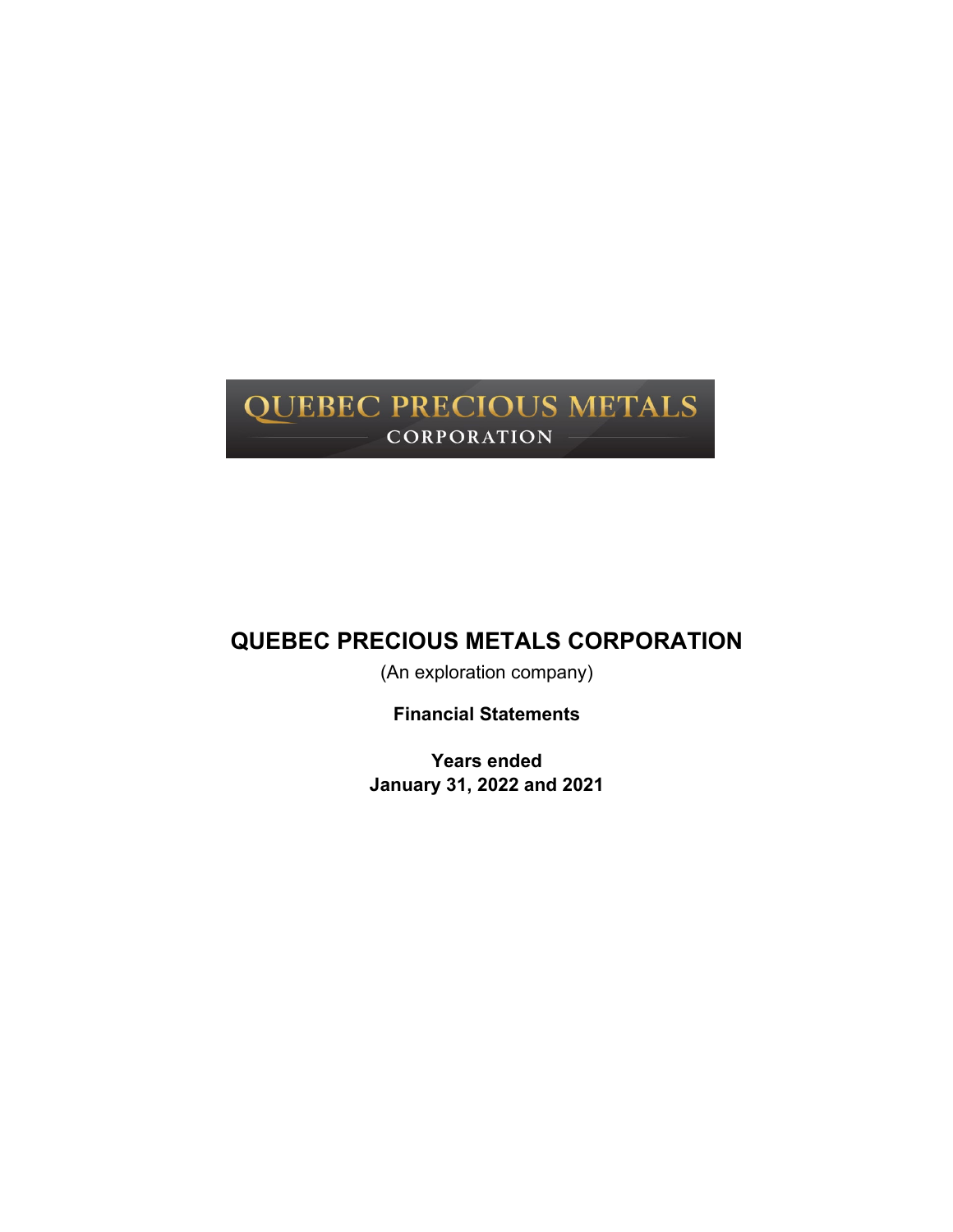## (An exploration company)

Financial Statements

Years ended January 31, 2022 and 2021

|    | <b>Financial Statements</b>   |  |
|----|-------------------------------|--|
|    |                               |  |
|    |                               |  |
|    |                               |  |
|    |                               |  |
|    |                               |  |
|    | Notes to Financial Statements |  |
| 1  |                               |  |
| 2  |                               |  |
| 3  |                               |  |
| 4  |                               |  |
| 5  |                               |  |
| 6  |                               |  |
| 7  |                               |  |
| 8  |                               |  |
| 9  |                               |  |
| 10 |                               |  |
| 11 |                               |  |
| 12 |                               |  |
| 13 |                               |  |
| 14 |                               |  |
| 15 |                               |  |
| 16 |                               |  |
| 17 |                               |  |
| 18 |                               |  |
| 19 |                               |  |
| 20 |                               |  |
| 21 |                               |  |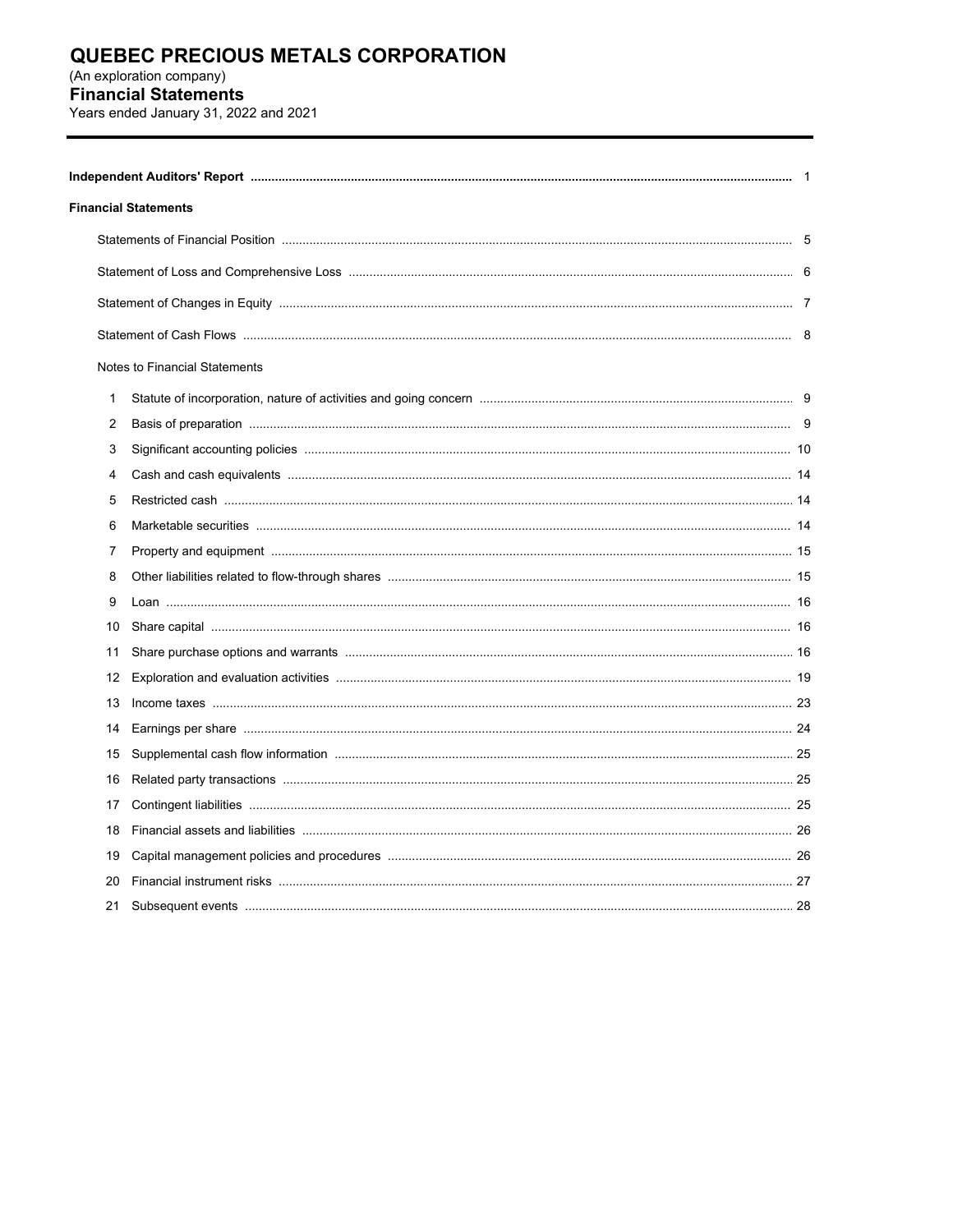

**KPMG LLP** Telephone (514) 840-2100 600 de Maisonneuve Blvd. West Fax (514) 840-2187 Suite 1500, Tour KPMG **Internet** www.kpmg.ca Montréal (Québec) H3A 0A3 Canada

# **INDEPENDENT AUDITORS' REPORT**

To the Shareholders of Quebec Precious Metals Corporation

## *Opinion*

We have audited the financial statements of Quebec Precious Metals Corporation (the "Entity"), which comprise:

- the statements of financial position as at January 31, 2022 and January 31, 2021
- the statements of loss and comprehensive loss for the years then ended
- the statements of changes in equity for the years then ended
- the statements of cash flows for the years then ended
- and notes to financial statements, including a summary of significant accounting policies

(Hereinafter referred to as the "financial statements").

In our opinion, the accompanying financial statements present fairly, in all material respects, the financial position of the Entity as at January 31, 2022 and January 31, 2021, and its financial performance and its cash flows for the years then ended in accordance with International Financial Reporting Standards ("IFRS").

## *Basis for Opinion*

We conducted our audit in accordance with Canadian generally accepted auditing standards. Our responsibilities under those standards are further described in the **"***Auditors' Responsibilities for the Audit of the Financial Statements***"** section of our auditors' report.

We are independent of the Entity in accordance with the ethical requirements that are relevant to our audit of the financial statements in Canada and we have fulfilled our other ethical responsibilities in accordance with these requirements.

We believe that the audit evidence we have obtained is sufficient and appropriate to provide a basis for our opinion.

## *Material Uncertainty Related to Going Concern*

We draw attention to Note 1 in the financial statements, which indicates that the Entity is still in the exploration stage and, as such, no revenue has been yet generated and it has negative cash flows from its operating activities. Accordingly, the Entity depends on its ability to raise financing in order to discharge its commitments and liabilities in the normal course of operations.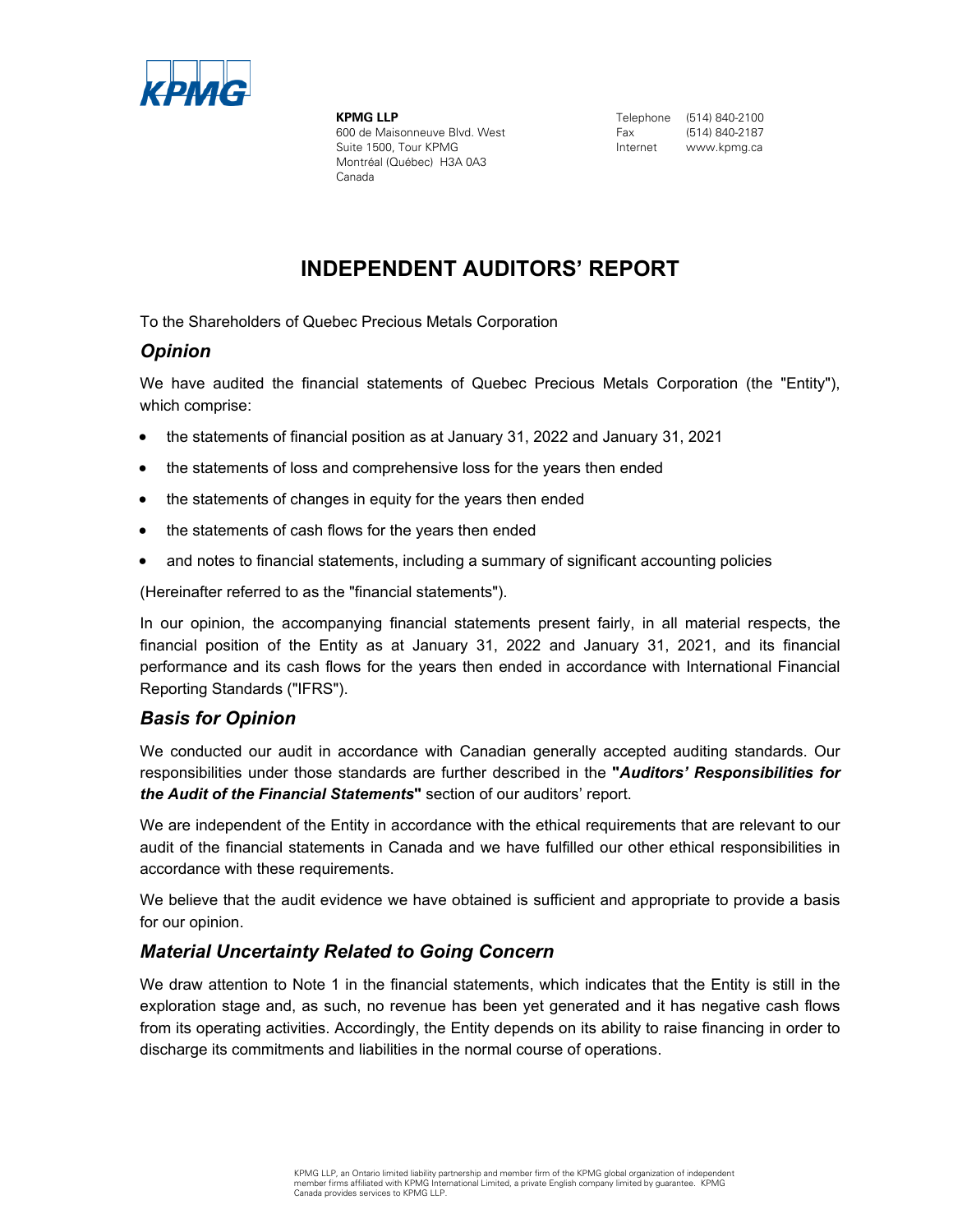

Page 2

As stated in Note 1 in the financial statements, these events or conditions, along with other matters as set forth in Note 1 in the financial statements, indicate that a material uncertainty exists that may cast significant doubt on the Entity's ability to continue as a going concern.

Our opinion is not modified in respect of this matter.

## *Other Information*

Management is responsible for the other information. Other information comprises the information included in Management's Discussion and Analysis filed with the relevant Canadian Securities Commissions.

Our opinion on the financial statements does not cover the other information and we do not and will not express any form of assurance conclusion thereon.

In connection with our audit of the financial statements, our responsibility is to read the other information identified above and, in doing so, consider whether the other information is materially inconsistent with the financial statements or our knowledge obtained in the audit and remain alert for indications that the other information appears to be materially misstated.

We obtained the information included in Management's Discussion and Analysis filed with the relevant Canadian Securities Commissions as at the date of this auditors' report. If, based on the work we have performed on this other information, we conclude that there is a material misstatement of this other information, we are required to report that fact in the auditors' report.

We have nothing to report in this regard.

## *Responsibilities of Management and Those Charged with Governance for the Financial Statements*

Management is responsible for the preparation and fair presentation of the financial statements in accordance with International Financial Reporting Standards, and for such internal control as management determines is necessary to enable the preparation of financial statements that are free from material misstatement, whether due to fraud or error.

In preparing the financial statements, management is responsible for assessing the Entity's ability to continue as a going concern, disclosing as applicable, matters related to going concern and using the going concern basis of accounting unless management either intends to liquidate the Entity or to cease operations, or has no realistic alternative but to do so.

Those charged with governance are responsible for overseeing the Entity's financial reporting process.

## *Auditors' Responsibilities for the Audit of the Financial Statements*

Our objectives are to obtain reasonable assurance about whether the financial statements as a whole are free from material misstatement, whether due to fraud or error, and to issue an auditors' report that includes our opinion.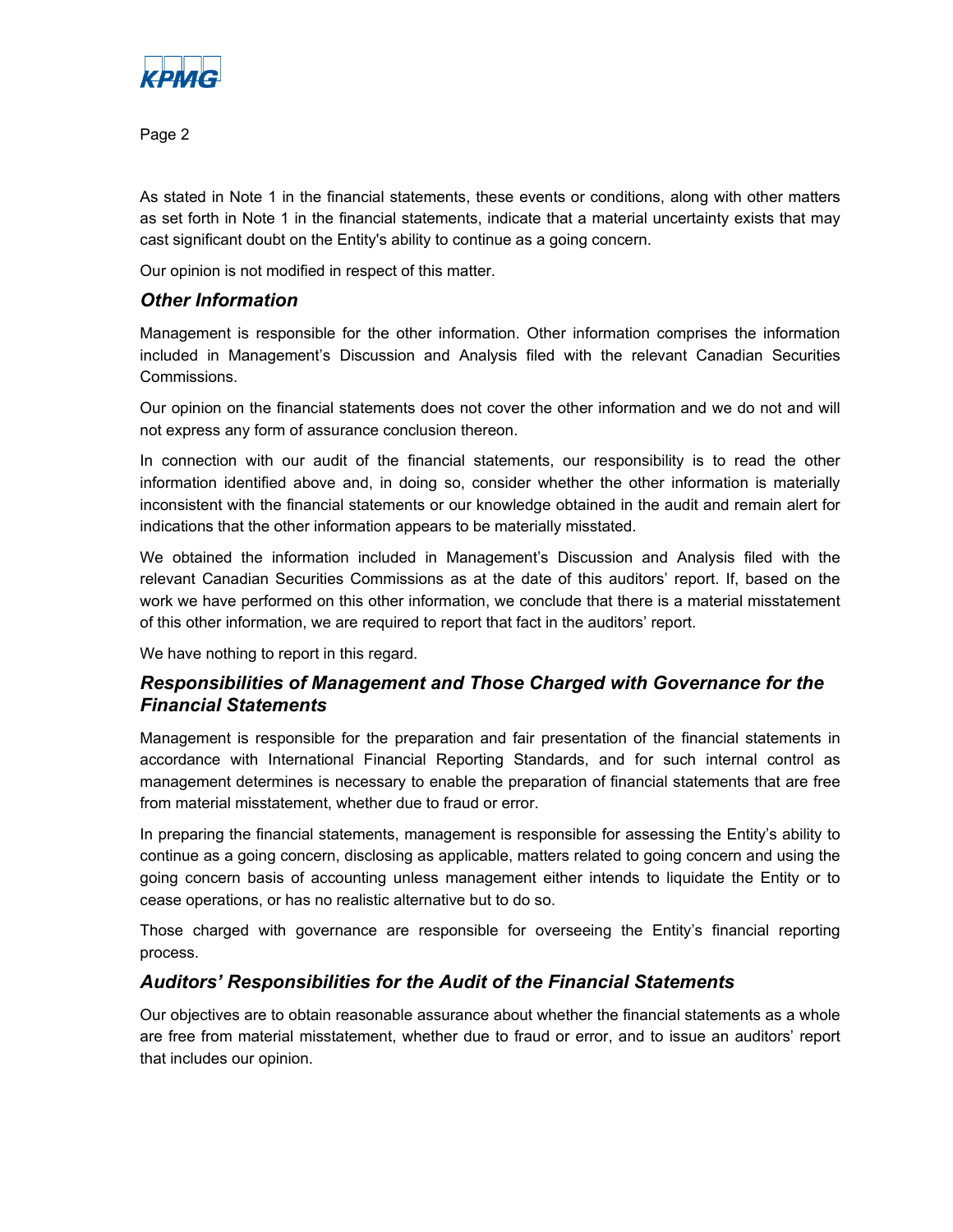

Page 3

Reasonable assurance is a high level of assurance, but is not a guarantee that an audit conducted in accordance with Canadian generally accepted auditing standards will always detect a material misstatement when it exists.

Misstatements can arise from fraud or error and are considered material if, individually or in the aggregate, they could reasonably be expected to influence the economic decisions of users taken on the basis of the financial statements.

As part of an audit in accordance with Canadian generally accepted auditing standards, we exercise professional judgment and maintain professional skepticism throughout the audit.

We also:

• Identify and assess the risks of material misstatement of the financial statements, whether due to fraud or error, design and perform audit procedures responsive to those risks, and obtain audit evidence that is sufficient and appropriate to provide a basis for our opinion.

The risk of not detecting a material misstatement resulting from fraud is higher than for one resulting from error, as fraud may involve collusion, forgery, intentional omissions, misrepresentations, or the override of internal control.

- Obtain an understanding of internal control relevant to the audit in order to design audit procedures that are appropriate in the circumstances, but not for the purpose of expressing an opinion on the effectiveness of the Entity's internal control.
- Evaluate the appropriateness of accounting policies used and the reasonableness of accounting estimates and related disclosures made by management.
- Conclude on the appropriateness of management's use of the going concern basis of accounting and, based on the audit evidence obtained, whether a material uncertainty exists related to events or conditions that may cast significant doubt on the Entity's ability to continue as a going concern. If we conclude that a material uncertainty exists, we are required to draw attention in our auditors' report to the related disclosures in the financial statements or, if such disclosures are inadequate, to modify our opinion. Our conclusions are based on the audit evidence obtained up to the date of our auditors' report. However, future events or conditions may cause the Entity to cease to continue as a going concern.
- Evaluate the overall presentation, structure and content of the financial statements, including the disclosures, and whether the financial statements represent the underlying transactions and events in a manner that achieves fair presentation.
- Communicate with those charged with governance regarding, among other matters, the planned scope and timing of the audit and significant audit findings, including any significant deficiencies in internal control that we identify during our audit.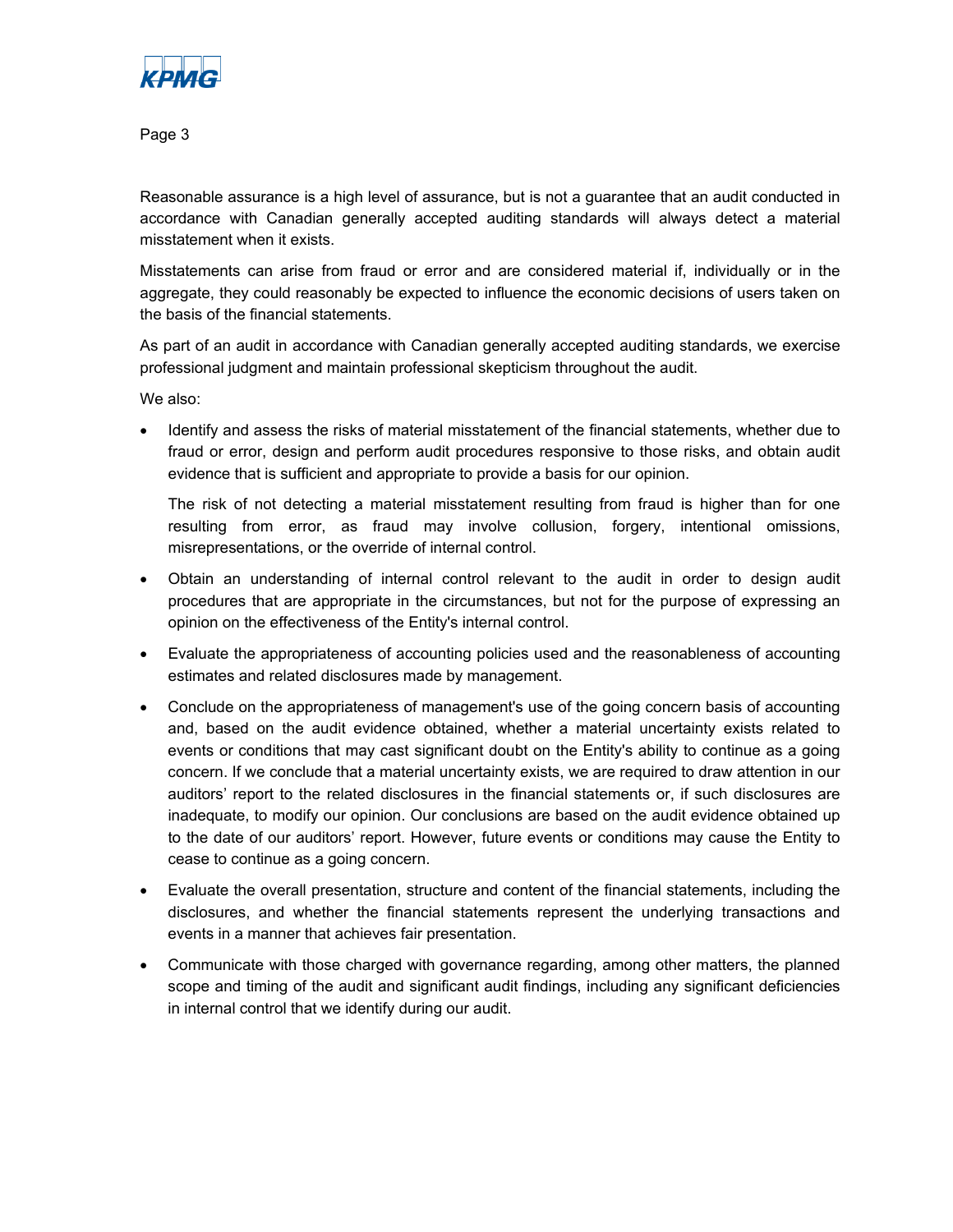

Page 4

• Provide those charged with governance with a statement that we have complied with relevant ethical requirements regarding independence, and communicate with them all relationships and other matters that may reasonably be thought to bear on our independence, and where applicable, related safeguards.

The engagement partner on the audit resulting in this auditors' report is Marc-André Fontaine.

 $k$ *PMG*  $\mu$ P

Montréal, Canada May 19, 2022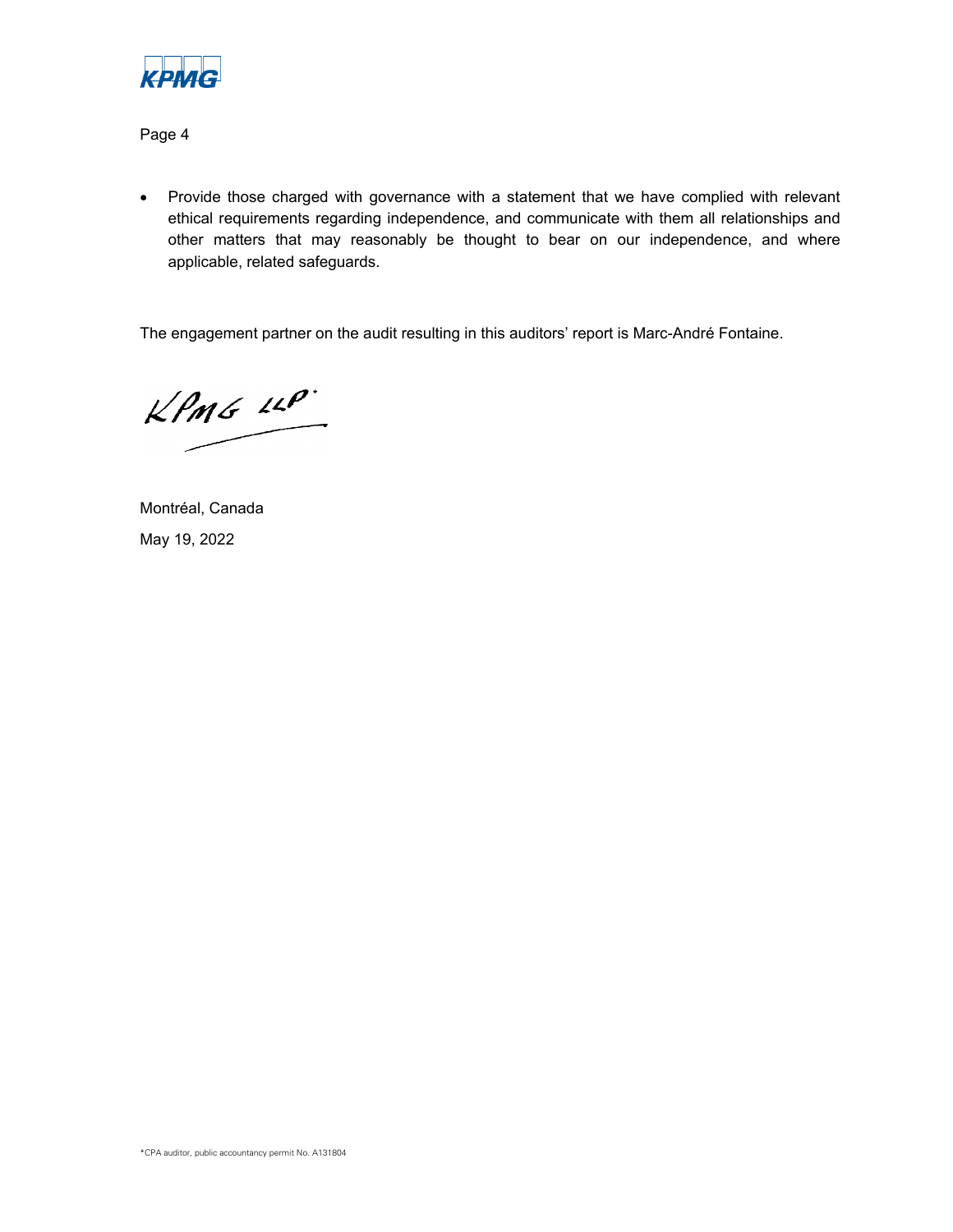(An exploration company)

## **Statements of Financial Position**

As at January 31, 2022 and January 31, 2021

(in Canadian dollars)

|                                                           | <b>Note</b> | 2022           | January 31<br>2021 |
|-----------------------------------------------------------|-------------|----------------|--------------------|
|                                                           |             | \$             | \$                 |
| <b>Assets</b>                                             |             |                |                    |
| <b>Current assets:</b>                                    |             |                |                    |
| Cash and cash equivalents                                 | 4           | 1,578,789      | 1,178,991          |
| Restricted cash                                           | 5           |                | 1,125,000          |
| Marketable securities                                     | 6           | 137,366        | 614,527            |
| Other receivables                                         |             |                | 1,236              |
| Taxes receivable                                          |             | 283.121        | 57,117             |
| Prepaid expenses                                          |             | 150,814        | 104,254            |
| Deposits related to exploration and evaluation activities |             | 4,000          | 50,000             |
| Tax credits related to resources receivable               |             | 1,188,817      | 140,226            |
| Mining tax credits receivable                             |             | 161,495        | 28,900             |
| <b>Total current assets</b>                               |             | 3,504,402      | 3,300,251          |
| <b>Non-current assets:</b>                                |             |                |                    |
| Property and equipment                                    | 7           | 5,250          | 8,671              |
| <b>Total non-current assets</b>                           |             | 5.250          | 8,671              |
| <b>Total assets</b>                                       |             | 3,509,652      | 3,308,922          |
|                                                           |             |                |                    |
|                                                           |             |                |                    |
| <b>Liabilities and Equity</b>                             |             |                |                    |
| <b>Current liabilities:</b>                               |             |                |                    |
| Trade accounts payable and other liabilities              |             | 1,118,121      | 368,100            |
| Other liabilities related to flow-through financings      | 8           |                | 117,468            |
| <b>Total current liabilities</b>                          |             | 1,118,121      | 485,568            |
| <b>Non-current liabilities:</b>                           |             |                |                    |
| Loan                                                      | 9           | 35.199         |                    |
| <b>Total non-current liabilities</b>                      |             | 35,199         |                    |
| <b>Total liabilities</b>                                  |             | 1,153,320      | 485,568            |
|                                                           |             |                |                    |
| Equity:                                                   |             |                |                    |
| Share capital                                             | 10          | 50,501,034     | 47,551,328         |
| Contributed surplus                                       | 11          | 5,007,913      | 4,615,282          |
| Deficit                                                   |             | (53, 152, 615) | (49, 343, 256)     |
| <b>Total equity</b>                                       |             | 2,356,332      | 2,823,354          |
| <b>Total liabilities and equity</b>                       |             | 3,509,652      | 3,308,922          |

Statute of incorporation, nature of activities and going concern, see Note 1.

The accompanying notes are an integral part of these financial statements.

These financial statements were approved and authorized for issue by the Board of Directors on May 19, 2022.

| S)<br>⊦arnesı<br>aola<br>. . | Caron<br>Maric<br>ত |
|------------------------------|---------------------|
| $D$ irector                  | $D$ rector          |
|                              |                     |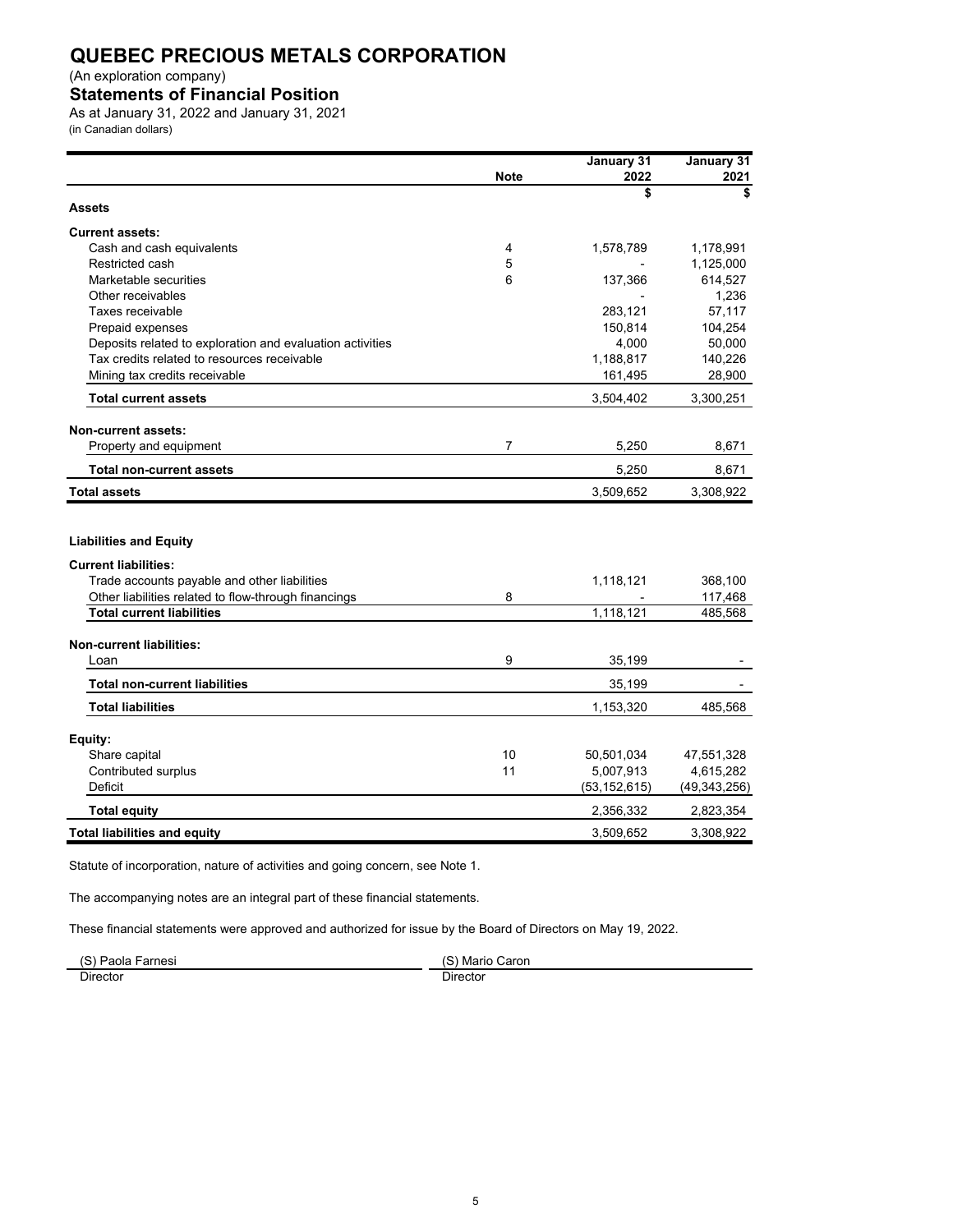(An exploration company)

## **Statement of Loss and Comprehensive Loss**

Years ended January 31, 2022 and 2021 (in Canadian dollars)

|                                                         |    | January 31  | January 31    |
|---------------------------------------------------------|----|-------------|---------------|
|                                                         |    | 2022        | 2021          |
|                                                         |    | \$          | \$            |
| <b>Operating expenses:</b>                              |    |             |               |
| Salaries and employee benefit expense                   |    | 1,045,312   | 862,028       |
| Office expenses                                         |    | 170,065     | 114,640       |
| Business development and investor relations             |    | 510,030     | 296,066       |
| Registration, listing fees and shareholders information |    | 84,619      | 86,236        |
| Professional and consulting fees                        |    | 464,052     | 326,777       |
| Depreciation of property and equipment                  |    | 3,421       | 2,430         |
| Share-based compensation                                | 11 | 247,917     | 404,585       |
| Part XII.6 tax                                          |    | 452         |               |
| Exploration and evaluation expenditures                 | 12 | 3,480,950   | 4,688,714     |
| <b>Operating loss</b>                                   |    | 6,006,818   | 6,781,476     |
| Other (income) expenses:                                |    |             |               |
| Finance expense                                         |    | 2,683       |               |
| Interest income                                         |    | (4,266)     | (53, 978)     |
| Other income                                            |    |             | (4, 148)      |
| Government assistance                                   | 9  | (27, 484)   |               |
| Change in fair value of marketable securities           | 6  | 21,544      | (286, 796)    |
| Gain on disposal of mining projects                     | 12 | (75,000)    | (1,898,000)   |
| Gain on disposal of net smelter return (NSR)            | 12 | (2,000,000) |               |
| Exchange loss (gain)                                    |    | 2,532       | (269)         |
|                                                         |    |             |               |
| Total net other (income)                                |    | (2,079,991) | (2, 243, 191) |
|                                                         |    |             |               |
| Loss before income tax                                  |    | (3,926,827) | (4,538,285)   |
| Income tax recovery                                     | 13 | 117,468     | 1,591,920     |
| Net loss and comprehensive loss                         |    | (3,809,359) | (2,946,365)   |
|                                                         |    |             |               |
| Weighted average number of common shares outstanding    |    | 78,715,979  | 67,533,378    |
| Basic and diluted loss per share:                       |    | (0.048)     | (0.044)       |

The accompanying notes are an integral part of these financial statements.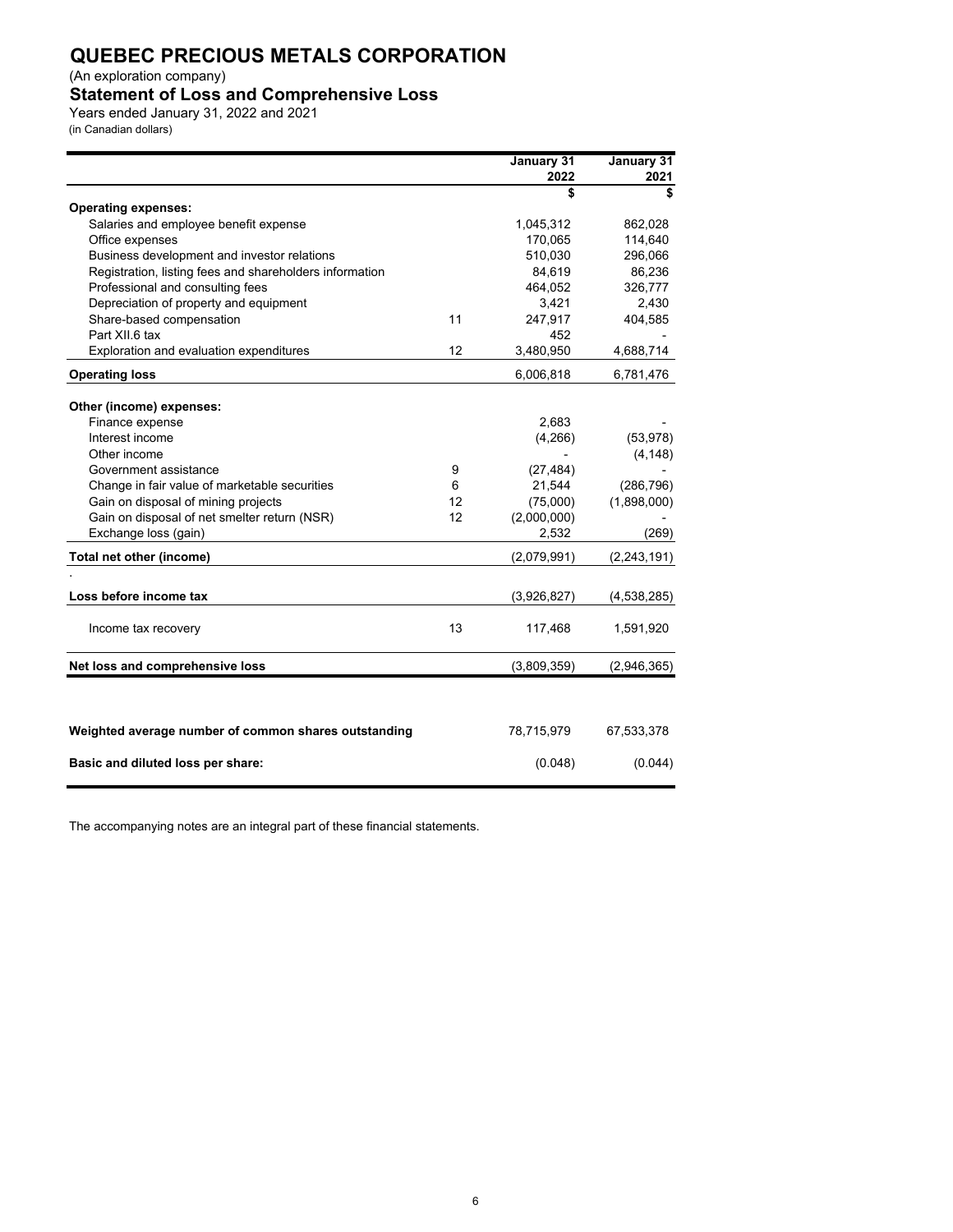(An exploration company)

## **Statement of Changes in Equity**

Years ended January 31, 2022 and 2021

(in Canadian dollars)

|                                              |             | <b>Number</b> |                  |                    |                      |                 |
|----------------------------------------------|-------------|---------------|------------------|--------------------|----------------------|-----------------|
|                                              |             | of shares     | <b>Share</b>     | <b>Contributed</b> |                      | <b>Total</b>    |
|                                              | <b>Note</b> | outstanding   | capital          | surplus            | <b>Deficit</b>       | equity          |
| Balance as at January 31, 2021               |             | 67,684,334    | \$<br>47,551,328 | \$<br>4,615,282    | \$<br>(49, 343, 256) | \$<br>2,823,354 |
| Shares issued:<br>Private placements         | 10          | 14,774,543    | 3,250,399        |                    |                      | 3,250,399       |
|                                              |             |               |                  |                    |                      |                 |
| Share issuance costs                         | 10          |               | (300, 693)       |                    |                      | (300, 693)      |
| Share options granted                        | 11          |               |                  | 247,917            |                      | 247,917         |
| Brokers and intermediaries' options granted  | 11          |               |                  | 48,002             |                      | 48,002          |
| Deferred share units granted                 | 11          |               |                  | 96,712             |                      | 96,712          |
| <b>Transaction with owners</b>               |             | 82,458,877    | 50,501,034       | 5,007,913          | (49, 343, 256)       | 6,165,691       |
| Net loss and comprehensive loss for the year |             |               |                  |                    | (3,809,359)          | (3,809,359)     |
| Balance as at January 31, 2022               |             | 82,458,877    | 50,501,034       | 5,007,913          | (53, 152, 615)       | 2,356,332       |
| Balance as at January 31, 2020               |             | 67,434,334    | 47,439,128       | 4,245,397          | (46, 396, 891)       | 5,287,634       |
| Share options exercised                      |             | 250,000       | 112,200          | (34,700)           |                      | 77,500          |
| Share options granted                        | 11          |               |                  | 404,585            |                      | 404,585         |
| <b>Transaction with owners</b>               |             | 67,684,334    | 47,551,328       | 4,615,282          | (46, 396, 891)       | 5,769,719       |
| Net loss and comprehensive loss for the year |             |               |                  |                    | (2,946,365)          | (2,946,365)     |
| Balance as at January 31, 2021               |             | 67,684,334    | 47,551,328       | 4,615,282          | (49, 343, 256)       | 2,823,354       |

The accompanying notes are an integral part of these financial statements.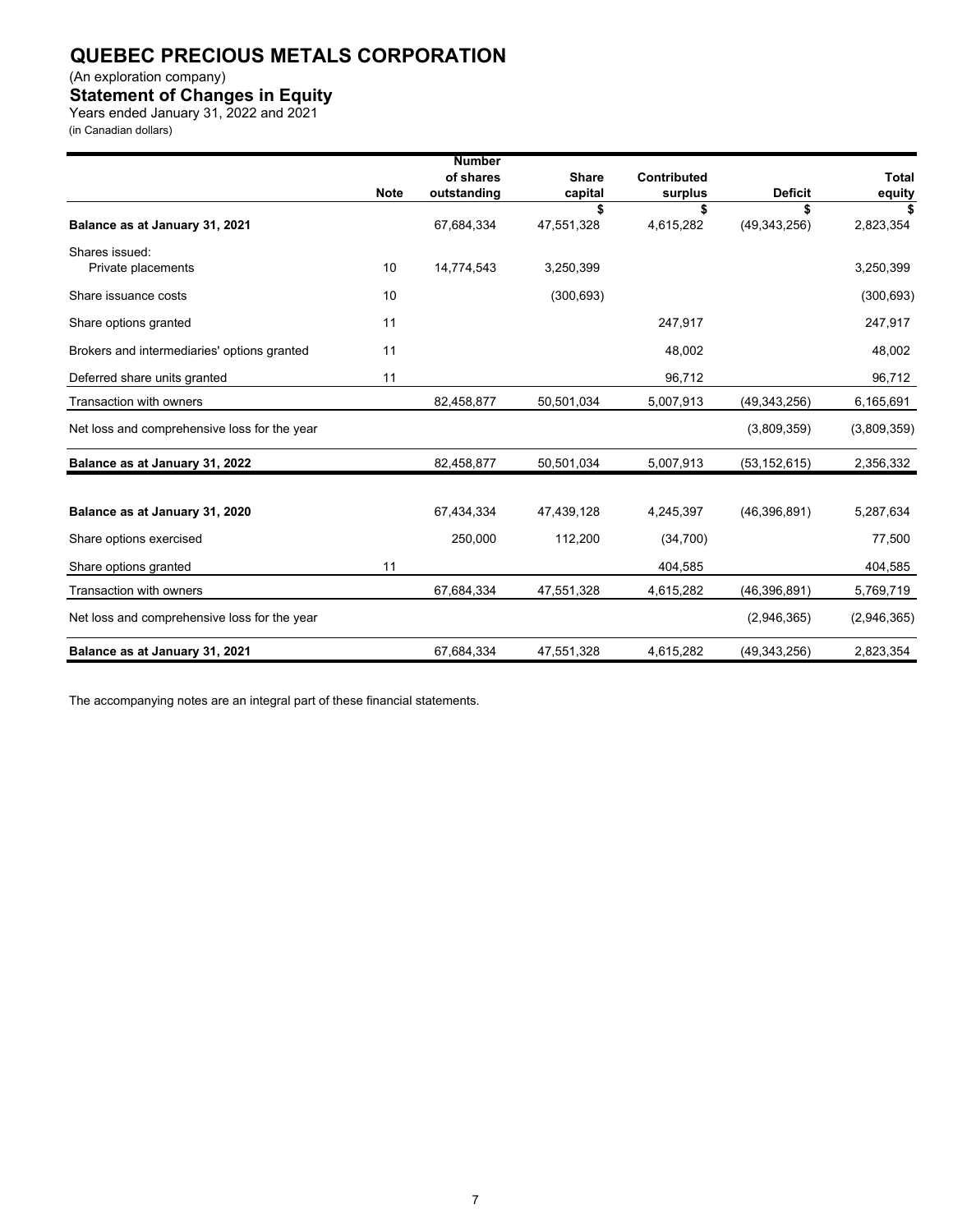(An exploration company)

### **Statement of Cash Flows**

Years ended January 31, 2022 and 2021 (in Canadian dollars)

|                                                                     | January 31  | January 31    |
|---------------------------------------------------------------------|-------------|---------------|
|                                                                     | 2022        | 2021          |
|                                                                     | \$          | \$            |
| <b>Operating activities:</b>                                        |             |               |
| Net loss                                                            | (3,809,359) | (2,946,365)   |
| Adjustments for:                                                    |             |               |
| Income tax recovery                                                 | (117, 468)  | (1,591,920)   |
| Depreciation of property and equipment                              | 3,421       | 2,430         |
| Share-based compensation                                            | 247,917     | 404,585       |
| Government grant                                                    | (27, 484)   |               |
| Finance expense                                                     | 2,683       |               |
| Change in fair value of marketable securities                       | 21,544      | (286, 796)    |
| Gain on disposal of mining projects                                 | (75,000)    | (1,898,000)   |
| Gain on disposal of net smelter return (NSR)                        | (2,000,000) |               |
| Operating activities before changes in working capital items        | (5,753,746) | (6,316,066)   |
| Change in other receivables                                         | 1,236       | 46,400        |
| Change in taxes receivable                                          | (226,004)   | 103,506       |
| Change in prepaid expenses                                          | (46, 560)   | (29, 593)     |
| Change in deposits related to exploration and evaluation activities | 46,000      | 494,302       |
| Change in tax credits related to resources receivable               | (1,048,591) | 560,890       |
| Change in mining tax credits receivable                             | (132, 595)  | 59,764        |
| Change in trade accounts payable and accrued liabilities            | 846,733     | (350,792)     |
| Change in working capital items                                     | (559, 781)  | 884,477       |
| Cash flows used for operating activities                            | (6,313,527) | (5,431,589)   |
| <b>Financing activities:</b>                                        |             |               |
| Proceeds from private placement                                     | 3,250,399   |               |
| Proceeds from share options exercised                               |             | 77,500        |
| Decrease (increase) in restricted cash                              | 1,125,000   | (1, 125, 000) |
| Proceeds from a loan                                                | 60,000      |               |
| Share issuance costs                                                | (252, 691)  |               |
| Cash flows from (used for) financing activities                     | 4,182,708   | (1,047,500)   |
|                                                                     |             |               |
| Investing activities:                                               |             |               |
| Proceeds from disposal of marketable securities                     | 455,617     | 79,019        |
| Proceeds from disposal of investments                               |             | 3,600,000     |
| Option payments received                                            | 75,000      | 1,525,000     |
| Payment received on disposal of net smelter return (NSR)            | 2,000,000   |               |
| Acquisition of equipment                                            |             | (6, 437)      |
| Cash flows from investing activities                                | 2,530,617   | 5,197,582     |
| Net change in cash and cash equivalents                             | 399,798     | (1,281,507)   |
| Cash and cash equivalents, beginning of year                        | 1,178,991   | 2,460,498     |
| Cash and cash equivalents, end of year                              | 1,578,789   | 1,178,991     |

Additional disclosures of cash flow information (Note 15).

The accompanying notes are an integral part of these financial statements.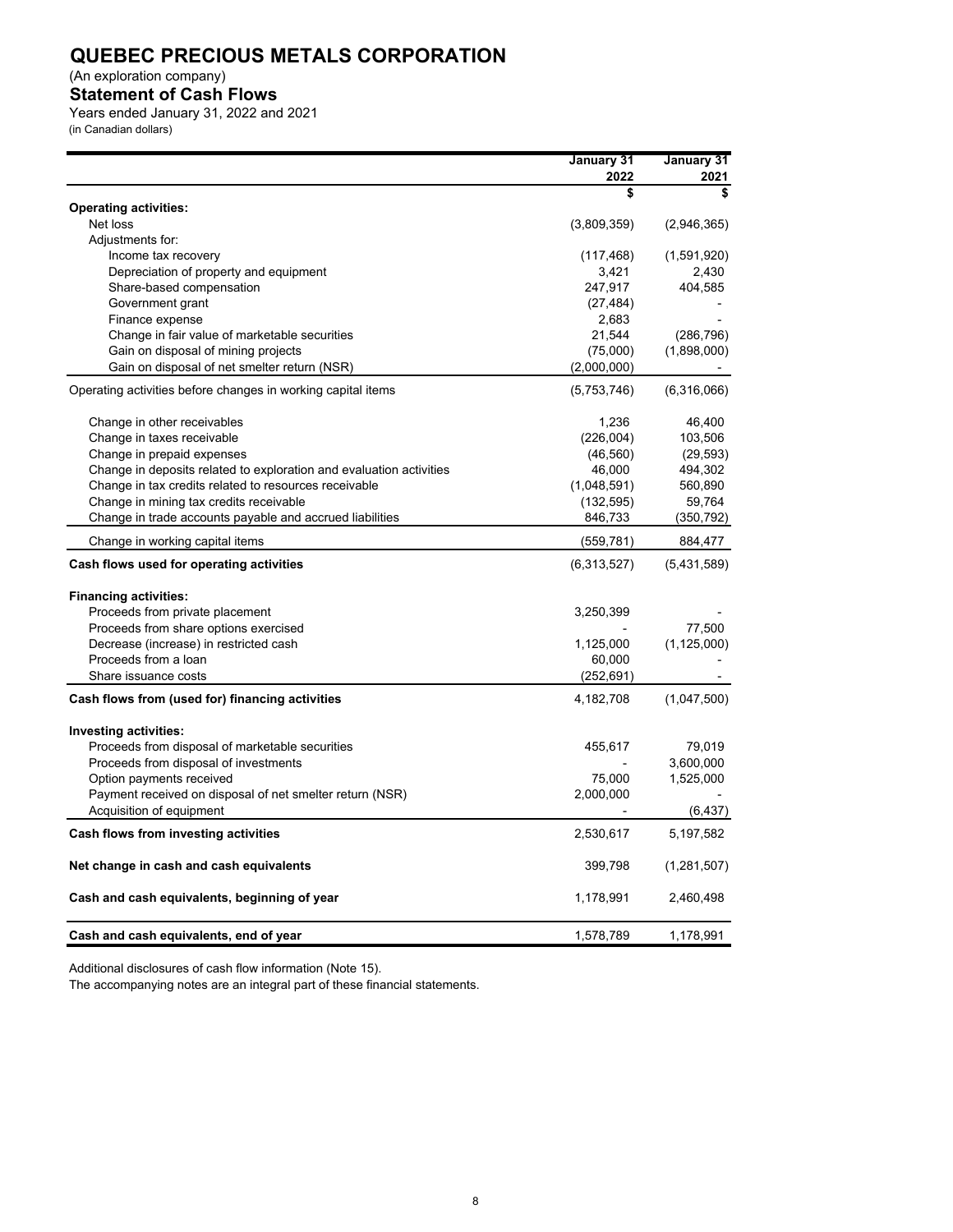#### **1. Statute of incorporation, nature of activities and going concern:**

Quebec Precious Metals Corporation (or "the Company"), incorporated under the Canada Business Corporations Act, is a mineral exploration company operating in Canada. Its shares are traded on the TSX.V Stock Exchange under the symbol QPM, on the American Stock Exchange OTCQB Market under the symbol CJCFF and on the Frankfurt exchange under the symbol YXEN. The address of the Company's head office and registered office is 1080, Côte du Beaver Hall, Suite 2101, Montréal, Québec, H2Z 1S8 and its web site is www.qpmcorp.ca.

Since the beginning of March 2020, the outbreak of the novel strain of coronavirus, specifically identified as "COVID-19", has resulted in governments worldwide enacting emergency measures to combat the spread of the virus. These circumstances have increased business uncertainties and have heightened risk levels to operating businesses.

The Company shut down site activities on March 13, 2020 in accordance with provincial requirements as issued by Québec Government and Health Canada/Santé Québec. The Company re-commenced on-site activities in June 2020 and is continuing to further the Company's objectives during this uncertain and rapidly evolving time and is following the recommendations of Québec Government and Health Canada/Santé Québec. There was no material impact on the Company's operations at the date of these financial statements identified by management.

The Company has put in place a rigorous protocol, in accordance with INSPQ (Institut national de santé publique du Québec) and CNESST (Commission des normes, de l'équité, de la santé et de la sécurité du travail) guidelines, to ensure the protection of all stakeholders in the region in the context of the COVID-19 pandemic.

The Company has not yet determined whether the mining projects have mineral reserves. The exploration and development of mineral deposits involves significant financial risks. The success of the Company will be influenced by a number of factors, including exploration and extraction risks, regulatory issues, environmental regulations and other regulations.

Although management has taken steps to verify titles of the mining projects in which the Company holds an interest, in accordance with industry standards for the current stage of exploration of such projects, these procedures do not guarantee the Company's project title. Project title may be subject to unregistered prior agreements and noncompliance with regulatory requirements.

The financial statements have been prepared by the Company on a going concern basis, assuming that the Company will be able to realize its assets and settle its liabilities in the normal course of business as they come due.

For the year ended January 31, 2022, the Company recorded a net loss of \$3,809,359 (\$2,946,365 for the year ended January 31, 2021) and has an accumulated deficit of \$53,152,615 as at January 31, 2022 (\$49,343,256 as at January 31, 2021). Besides the usual needs for working capital, the Company must obtain funds to enable it to meet the timelines of its exploration programs and to pay its overhead and administrative costs. As at January 31, 2022, the Company had a working capital (current assets in excess of current liabilities) of \$2,386,281 (a working capital of \$2,814,683 as at January 31, 2021) including cash and cash equivalents of \$1,578,789 (\$1,178,991 in cash and cash equivalents as at January 31, 2021). The Company is still in exploration stage and, as such, no revenue nor cash flow has been yet generated from its operating activities other than to the sales of non-core assets. Consequently, management periodically seeks financing through the issuance of shares, the exercise of warrants and share purchase options to continue its operations, and despite the fact that it has been able in the past, there is no guarantee of success for the future. If management is unable to obtain new funding, the Company may be unable to continue its operations, and amounts realized for assets may be less than amounts reflected in these financial statements.

These conditions indicate the existence of a material uncertainty that may cast significant doubt about the Company's ability to continue as a going concern.

The accompanying financial statements do not reflect the adjustments or reclassification of assets and liabilities, that would be necessary if the going concern assumption is not appropriate. These adjustments could be material.

#### **2. Basis of preparation:**

#### **2.1 Statement of compliance:**

These annual financial statements have been prepared in accordance with the International Financial Reporting Standards ("IFRS") applicable to the preparation of annual financial statements. The accounting policies applied in these financial statements are based on IFRS issued and in effect as at year end.

#### **2.2 Basis of measurement:**

The financial statements have been prepared on the historical cost basis except for:

- investments which are measured at fair value; and
- share-based compensation transactions, which are measured at fair value at grant date pursuant to IFRS 2, Share-Based payment.

#### **2.3 Functional and presentation currency:**

These financial statements are presented in Canadian dollars, which is the Company's functional currency.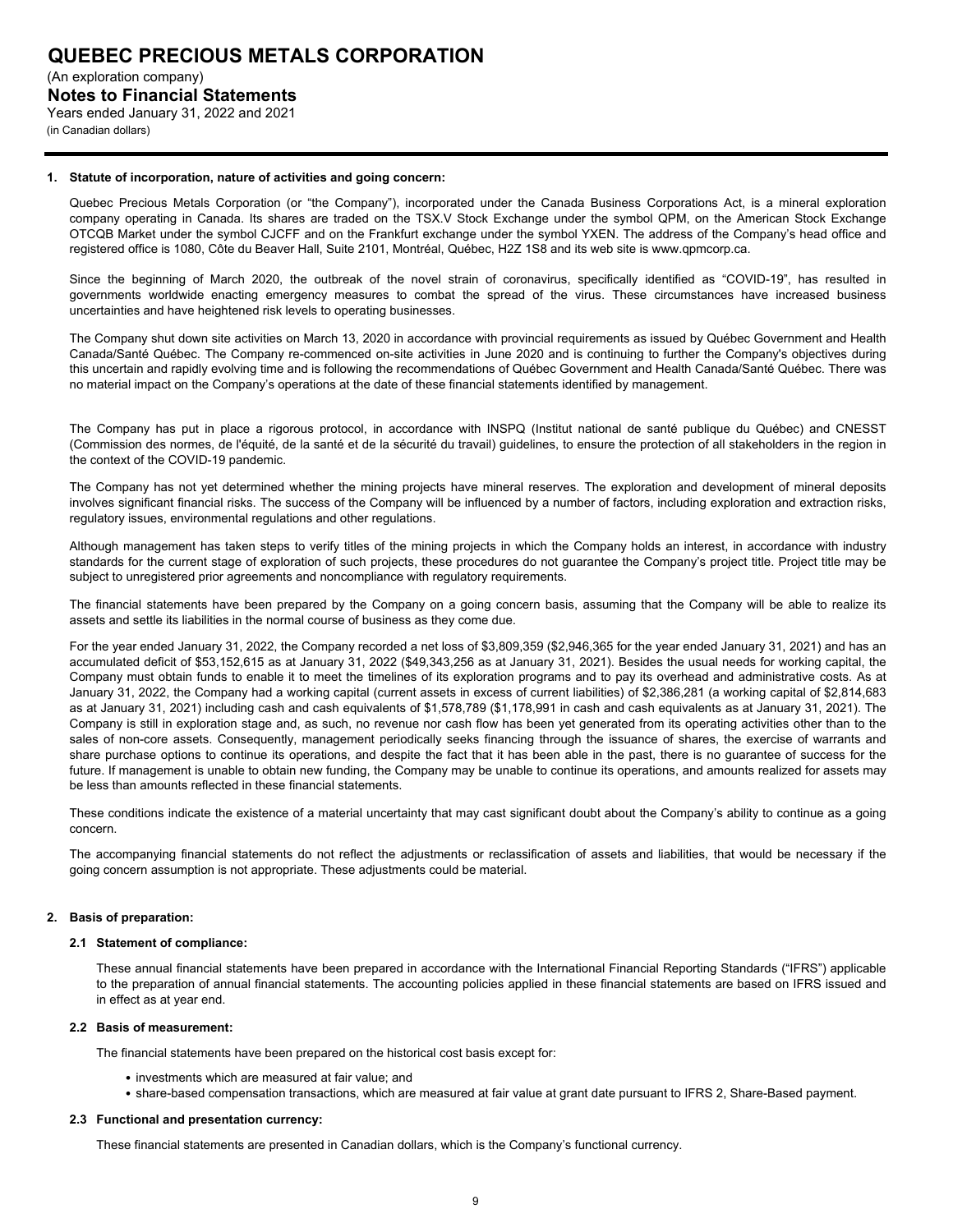## **Notes to Financial Statements (continued)**

Years ended January 31, 2022 and 2021

(in Canadian dollars)

## **2. Basis of preparation (continued):**

## **2.4 Use of estimates and judgements:**

The preparation of financial statements requires management to make estimates and assumptions that affect the reported amounts of assets and liabilities at the date of the financial statements, and the reported amounts of expenses during the reporting year. Significant areas requiring the use of management estimates relate to determining the recoverability of tax credits receivable, and the variables used in the determination of the fair value of share purchase options granted and warrants issued. While management believes the estimates are reasonable, actual results could differ from those estimates and could impact future results of operations and cash flows.

The key areas of judgment applied in the preparation of the financial statements that could result in a material adjustment to the carrying amounts of assets and liabilities are as follows:

• Going concern;

The assessment of the Company's ability to continue as a going concern and to raise sufficient funds to pay for its ongoing operating expenses, meet its liabilities for the ensuing year, to fund exploration and evaluation expenditures involves significant judgment based on historical experience and other factors, including expectation of future events that are believed to be reasonable under the circumstances.

#### **3. Significant accounting policies:**

The financial statements have been prepared using accounting policies set out by IFRS effective at the end of the year for submission of financial information. The significant accounting policies used in preparing these financial statements are summarized below.

#### **3.1 Cash and cash equivalents:**

Cash equivalents are held for the purpose of meeting short-term cash commitments rather than for investment or other purposes. Cash equivalent are financial instruments readily convertible to a known amount of cash and not subject to a significant risk of changes in value. Cash equivalents include instruments with a maturity of three months or less from the date of acquisition and instruments with an original term longer than three months if there is no significant penalty for withdrawal within a three-month period from the date of acquisition.

#### **3.2 Property and equipment:**

Property and equipment are accounted for at cost less any accumulated impairment losses. Cost includes expenditures that are directly attributable to the acquisition of the asset. Subsequent costs are included in the asset's carrying amount or recognized as a separate asset, as appropriate, only when it is probable that future economic benefits associated with the item will flow to the Company and the cost can be measured reliably.

Amortization of property and equipment is calculated to distribute property and equipment cost, less their residual value, over their useful life, according to the following straight-line method at the following annual period:

| Asset                          | Period |
|--------------------------------|--------|
| Computer equipment             | vears  |
| Furniture and office equipment | vears  |

The Company allocates the amount initially recognized in respect of an item of property and equipment to its significant parts and depreciates separately each such part. Residual values, method of depreciation and useful lives of the assets are reviewed annually and adjusted if appropriate.

Gains and losses on disposals of property and equipment are determined by comparing the proceeds with the carrying amount of the asset and are recorded in the statement of loss and comprehensive loss.

#### **3.3 Share-based compensation:**

The Company accounts for share-based compensation over the vesting period of the share options. Share purchase options granted to employees, directors and consultants, and the cost of services received are evaluated and recognized on fair value basis using the Black-Scholes option pricing model.

For transactions with parties other than employees, the Company measures the goods or services received and the corresponding increase in equity, directly, at the fair value of the goods or services received, unless that fair value cannot be estimated reliably. When the Company cannot estimate reliably the fair value of the goods or services received, it measures their fair value and the corresponding increase in equity, indirectly, by reference to the fair value of the equity instruments granted.

Share-based payments (except brokers and intermediaries' options) are ultimately recognized as an expense in the statement of loss and comprehensive loss with a corresponding credit to contributed surplus, in equity. Share-based payments to brokers and intermediaries, in respect of an equity financing are recognized as issuance cost of the equity instruments with a corresponding credit to contributed surplus, in equity.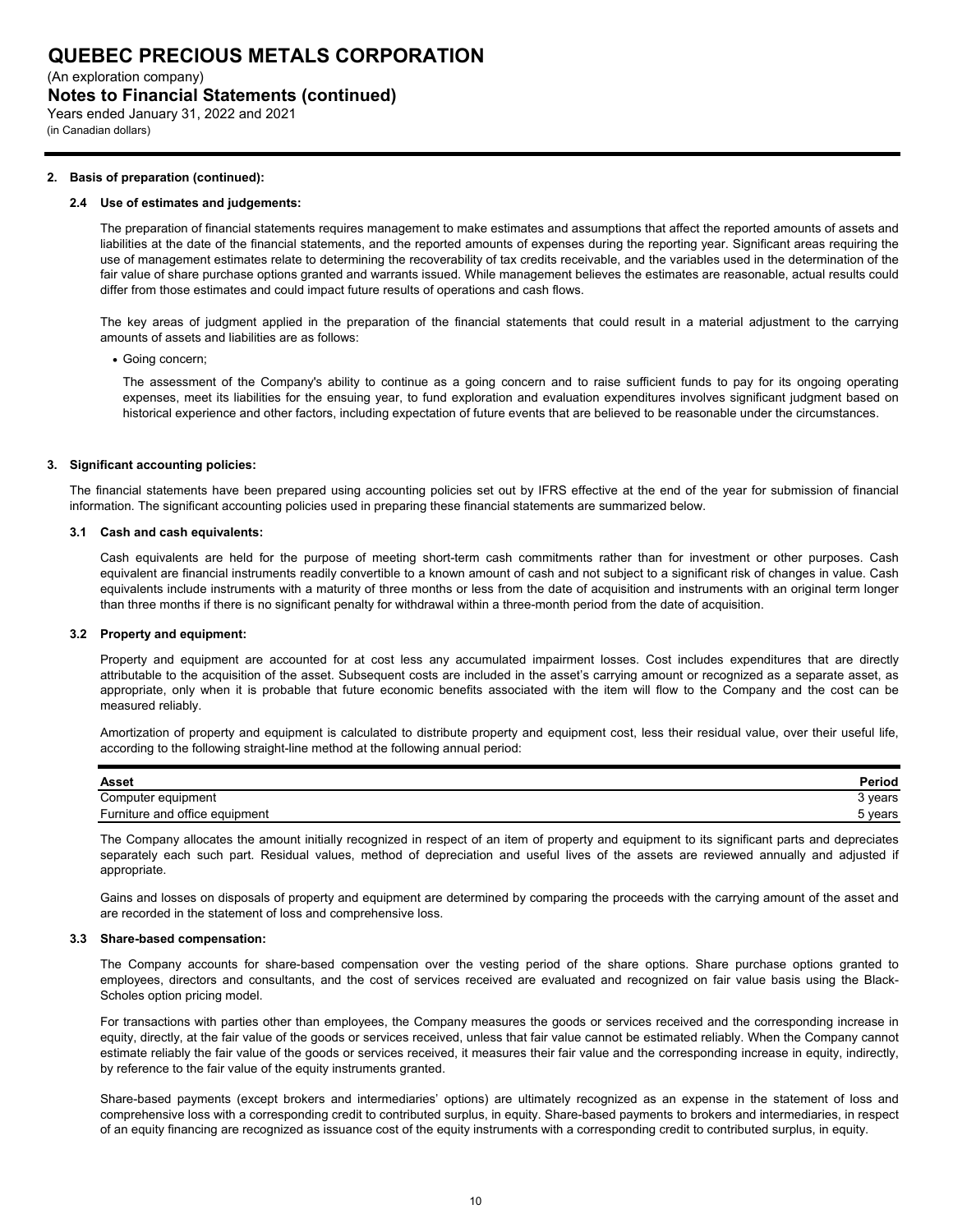## **Notes to Financial Statements (continued)**

Years ended January 31, 2022 and 2021 (in Canadian dollars)

## **3. Significant accounting policies (continued):**

## **3.3 Share-based compensation (continued):**

If vesting periods or other vesting conditions apply, the expense is allocated over the vesting period, based on the best available estimate of the number of share options expected to vest. Non-Market vesting conditions are included in assumptions about the number of options that are expected to become exercisable. Estimates are subsequently revised if there is any indication that the number of share options expected to vest differs from previous estimates. Any cumulative adjustment prior to vesting is recognized in the current period. No adjustment is made to any expense recognized in prior period if the number of share options ultimately exercised is different from that estimated on vesting.

## **3.4 Share capital and warrants:**

Share capital represents the amount received on the issue of shares, less issuance costs, net of any underlying income tax benefit from these issuance costs. If shares are issued when options and warrants are exercised, the share capital account also comprises the compensation costs previously recorded as contributed surplus for the options and warrants for the warrants.

The Company uses the residual value method with respect to the measurement of common shares and share purchase warrants issued as placement units. The proceeds from the issue of units is allocated between common shares and share purchase warrants on a residual value basis, wherein the fair value of the common shares is based on the market value on the date of announcement of the placement and the balance, if any, is allocated to the attached warrants.

In addition, if the shares are issued in an acquisition of a project, shares are measured at fair value based on stock price on the day of the conclusion of the agreement.

#### **3.5 Flow-through shares:**

The Federal and Provincial tax legislation permits an entity to issue securities to investors whereby the deductions for tax purposes relating to resource expenditures may be claimed by the investors and not by the entity. These securities are referred to as flow-through shares. The Company finances a portion of its exploration programs with flow-through shares.

At the time of the issuance of flow-through shares, the Company allocates the proceeds between share capital and an obligation to deliver the tax deductions, which is recorded as a liability related to flow-through shares. The Company estimates the fair value of the liabilities related to flow-through shares using the residual method, deducting the quoted price of the common shares from the price of the flow-through shares at the date of the financing.

The liability related to flow through shares recorded is reversed on renouncement of the right to tax deductions to the investors or when the Company has the intention to renounce of tax deductions to the investors and when eligible expenses are incurred and recognized in profit or loss in reduction of deferred income taxes expense.

#### **3.6 Deferred share unit:**

The Deferred Share Unit Plan ("DSU Plan") provides for the payment of directors, officers, employees and consultants ("beneficiaries") compensation with deferred share units ("DSUs"). Each DSU is a right granted by the Company to an eligible beneficiary to receive an equivalent to the value of one common share on termination of service. DSU compensation are ultimately recognized as an expense in the consolidated statements of comprehensive income (loss) as deferred share unit expense. The DSUs can be settled either in cash or equity upon vesting at the discretion of the Company. The Company intends to settle all DSUs in equity. The number of DSUs to be granted under the DSU Plan is determined by dividing the beneficiaries' compensation by the volume-weighted average price of the Common Shares on the Exchange for the five trading days immediately preceding the last business day of the fiscal quarter. The Company recognizes compensation expenses related to the granting of DSU's at fair value.

#### **3.7 Exploration and evaluation expenditures:**

Exploration and evaluation expenditures are costs incurred in the course of the initial search of mineral resources before the technical feasibility and commercial viability of extracting a mineral resource are demonstrable. Exploration and evaluation expenditures and costs incurred before the legal right to undertake exploration and evaluation activities are recognized in the statement of loss and comprehensive loss when they are incurred.

#### **3.8 Government grants:**

The Company's government grants reflect compensation received from government related to the COVID-19 support. Government grants are recognized where there is reasonable assurance that the grant will be received and all attached conditions will be complied with. When the grant relates to an expense item, it is recognized as other income on a systematic basis over the periods that the related costs, for which it is intended to compensate, are expensed. When the grant relates to an asset, it is recognized as income in equal amounts over the expected useful life of the related asset. Government loans are analyzed to determine whether they qualify as grants or are required to be treated as financial liabilities.

#### **3.9 Disposal of interest in connection with option agreement:**

On the disposal of interest in connection with the option agreement, the Company does not recognize expenses related to the exploration and evaluation performed on the project by the acquirer. However, other non-refundable consideration received directly from the acquirer is recognized as proceeds relating to the grant of options on mining projects in the statement of loss and comprehensive loss when the ownership of the rights are transferred to the acquirer.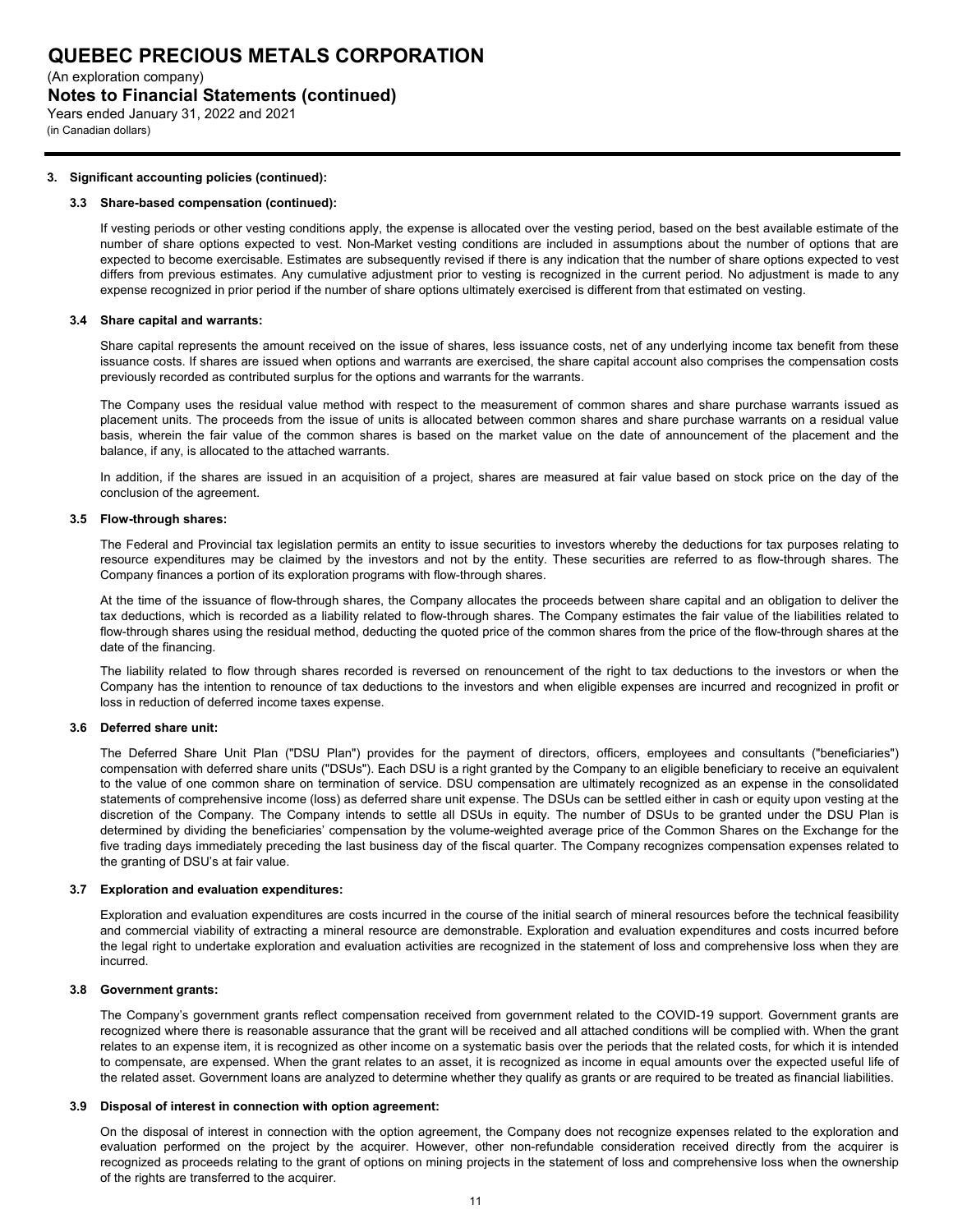(An exploration company)

### **Notes to Financial Statements (continued)**

Years ended January 31, 2022 and 2021 (in Canadian dollars)

#### **3. Significant accounting policies (continued):**

#### **3.10 Basic and diluted loss per share:**

The basic loss per share is calculated using the weighted average number of shares outstanding during the year. The diluted loss per share, which is calculated with the treasury method, is equal to the basic loss per share due to the antidilutive effect of share purchase options and warrants.

#### **3.11 Tax credits receivable:**

The Company is eligible for a refundable credit on mining duties under the Québec Mining Duties Act. This refundable credit on mining duties is equal to 16% applicable on 50% of the eligible expenses. The accounting treatment for refundable credits on mining duties depends on management's intention to either go into production in the future or to sell its mining properties to another mining producer once the technical feasibility and the economic viability of the properties have been demonstrated. This assessment is made at the level of each mining property.

In the first case, the credit on mining duties is recorded as an income tax recovery under IAS 12, *Income Taxes* , which generates a deferred tax liability and deferred tax expense since the exploration and evaluation assets have no tax basis following the Company's election to claim the refundable credit.

In the second case, it is expected that no mining duties will be paid in the future and, accordingly, the credit on mining duties is recorded against exploration and evaluation expenses.

The Company records the credit on mining duties against exploration and evaluation expenses.

The Company is also eligible for a refundable tax credit related to resources for mining industry companies in relation to eligible expenses incurred. The refundable tax credit related to resources can represent up to 38.75% for eligible expenses incurred thereafter, and is recorded as a government grant against exploration and evaluation assets.

The credits related to resources and credits for mining duties recognized against exploration and evaluation expenditures are recorded when there is reasonable assurance that they will be received and that the Company will comply with the conditions associated with the grant.

#### **3.12 Financial instruments:**

#### **(a) Recognition and derecognition:**

Financial assets and financial liabilities are recognized when the Company becomes a party to the contractual provisions of the financial instrument.

Financial assets are derecognized when the contractual rights to cash flows from a financial asset expire, or when a financial asset and substantially all risks and rewards are transferred. A financial liability is derecognized in the event of termination, extinction, cancellation or expiration.

The classification of financial instruments under IFRS 9 is based on the entity's business model and the characteristics of the contractual cash flows of the financial asset or liability.

#### **(b) Classification and initial valuation of financial assets:**

Financial assets and financial liabilities are classified into one of the following categories:

| Category                                             | <b>Financial instrument</b>                    |  |  |  |
|------------------------------------------------------|------------------------------------------------|--|--|--|
| Financial assets at amortized cost                   | • Cash and cash equivalents                    |  |  |  |
|                                                      | • Restricted cash                              |  |  |  |
|                                                      | • Other receivables                            |  |  |  |
| Financial assets at fair value through profit or los | • Marketable securities                        |  |  |  |
| Financial liabilities at amortized cost              | • Trade accounts payable and other liabilities |  |  |  |
|                                                      | $\cdot$ Loan                                   |  |  |  |

#### **(c) Subsequent valuation of financial assets:**

i) Financial assets at amortized cost:

Financial assets are measured at amortized cost if they meet the following conditions:

- They are held according to an economic model whose objective is to hold financial assets in order to collect the contractual cash flows;
- The contractual terms of the financial assets give rise to cash flows that correspond solely to repayments of principal and interest payments on the principal outstanding.

After initial recognition, they are measured at amortized cost using the effective interest rate method. The update is omitted if its effect is not significant. Cash and cash equivalents, restricted cash and other receivables fall into this category of financial instruments.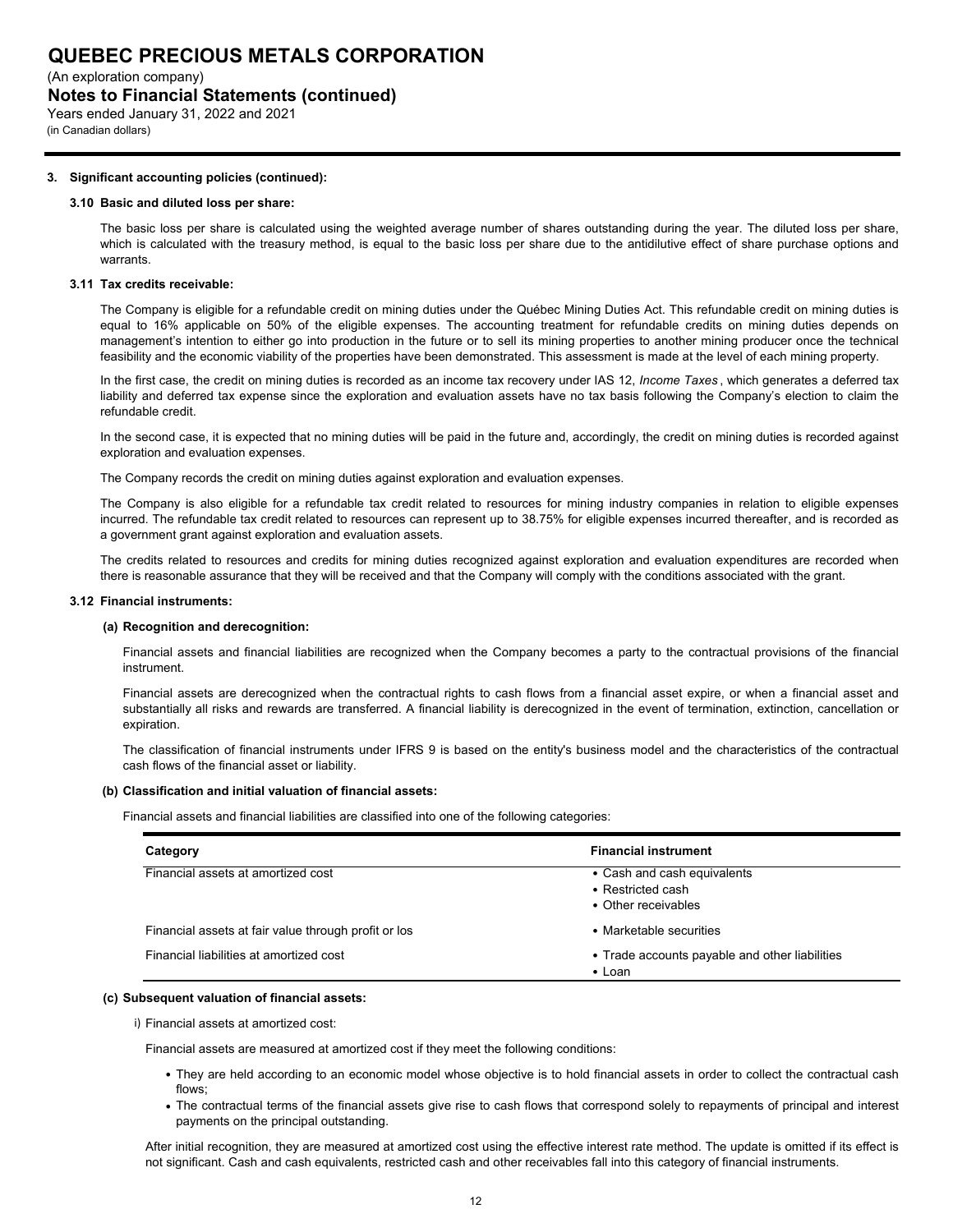(An exploration company)

## **Notes to Financial Statements (continued)**

Years ended January 31, 2022 and 2021 (in Canadian dollars)

## **3. Significant accounting policies (continued):**

### **3.12 Financial instruments (continued):**

## **(c) Subsequent valuation of financial assets (continued):**

ii) Financial assets at fair value through profit or loss (FVTPL):

Financial assets that are held in a different economic model than "holding for the purpose of collection" or "holding for the purpose of collection and sale" are classified in the FVTPL category.

Assets in this category are measured at fair value and gains or losses are recognized in net income. Fair value is the price that would be received to sell an asset or paid to transfer a liability in an orderly transaction between market participants at the measurement date.

Where financial assets and financial liabilities measured at fair value though profit or loss have a quoted price in an active market at the reporting date, the fair value is based on this price. A financial instrument is regarded as quoted in an active market if quoted prices are readily and regularly available from a stock exchange and those prices represent actual and regularly occurring market transactions on an arm's length basis.

Securities traded on stock exchanges are stated at market price based on the closing price on the relevant valuation day.

The marketable securities fall into this category of financial assets.

#### **3.13 Impairment of financial assets:**

The impairment provisions in IFRS 9 use forward-looking information, the expected credit loss model.

The recognition of credit losses is dependent on the identification of a credit loss event by the Company. Rather, it must take into account an expanded range of information for assessing credit risk and assessing expected credit losses, including past events, current circumstances, reasonable and justifiable forecasts that affect expected recoverability of future cash flows of the financial instrument.

The estimate of expected credit losses is determined at each reporting date to reflect changes in credit risk since the initial recognition of the related financial as set.

#### **3.14 Classification and measurement of financial liabilities:**

The Company's financial liabilities include trade accounts payable and other liabilities and loan.

Financial liabilities are measured at amortized cost using the effective interest method.

Interest expense and, as the case may be, changes in the fair value of an instrument recognized in profit or loss are presented in financial expenses or interests income.

#### **3.15 Income taxes:**

Income tax expense represents current tax and deferred tax. The Company records current tax based on the taxable profits for the year, which is calculated using tax rates that have been enacted or substantively enacted at the date of the statement of financial position.

Deferred income taxes are accounted for using the liability method that requires that income taxes reflect the expected future tax consequences of temporary differences between the carrying amounts of assets and liabilities and their tax bases. Deferred income tax assets and liabilities are determined for each temporary difference based on currently enacted or substantially enacted tax rates that are expected to be in effect when the underlying items of income or expense are expected to be realized. The effect of a change in tax rates or tax legislation is recognized in the year of substantive enactment. Deferred tax assets, such as non-capital loss carry-forwards or deductible temporary difference, are recognized to the extent it is probable that taxable profit will be available against which the asset can be utilized. This is assessed based on the Company's forecast of future operating results, adjusted for significant non-taxable income and expenses and specific limits on the use of any unused tax loss or credit.

Deferred tax assets and liabilities are offset only when the Company has a right and intention of set off current tax assets and liabilities from the same taxation authority.

Changes in deferred tax assets or liabilities are recognized as deferred income tax expense in the statement of loss and comprehensive loss, except where they are related to items that are recognized in other comprehensive loss or directly in equity, in which case the related deferred tax is also recognized in other comprehensive loss or equity, respectively.

#### **3.16 Provisions and contingent liabilities:**

Provisions are recognized where a legal or constructive obligation has been incurred as a result of past events, it is probable that an outflow of resources will be required to settle the obligation, and a reliable estimate of the amount of the obligation can be made. Provisions are measured at the present value of the expenditures expected to be required to settle the obligation.

#### **3.17 Segmented information:**

The Company's operations consist of a single operating segment being the sector of exploration and evaluation of mineral resources and all operations are located in Canada.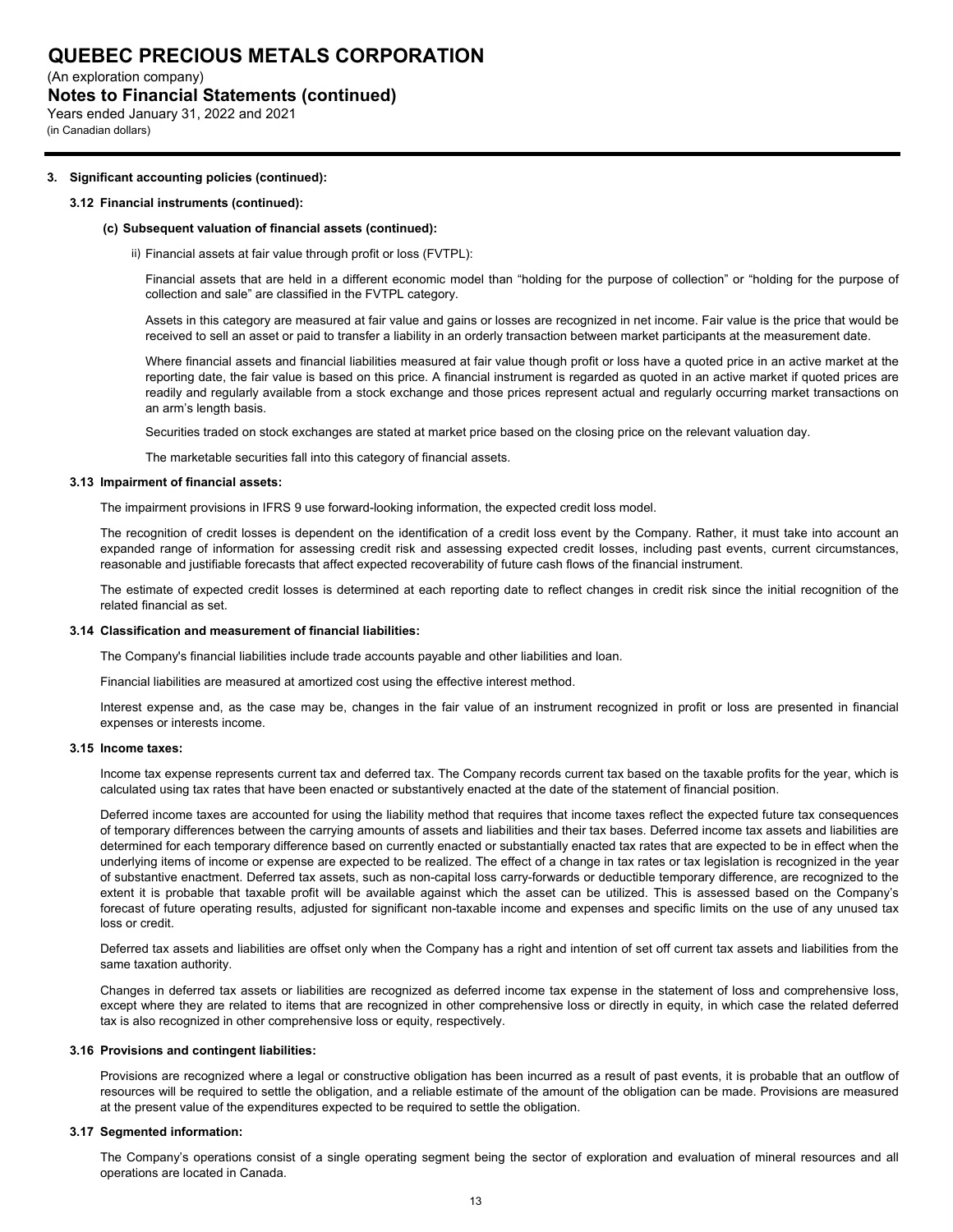## **Notes to Financial Statements (continued)**

Years ended January 31, 2022 and 2021

(in Canadian dollars)

#### **3. Significant accounting policies (continued):**

#### **3.18 New standards and interpretations that are not yet effective and have not been adopted:**

At the date of authorization of these financial statements, several new, but not yet effective, Standards and amendments to existing Standards, and Interpretations have been published by the IASB. None of these Standards or amendments to existing Standards have been adopted early by the Company. Management anticipates that all relevant pronouncements will be adopted for the first period beginning on or after the effective date of the pronouncement. New Standards, amendments and Interpretations not adopted in the current year have not been disclosed as they are not expected to have a material impact on the Company's financial statements.

#### **4. Cash and cash equivalents:**

| January 31                                   |
|----------------------------------------------|
| 2021                                         |
|                                              |
| 1,095,991                                    |
|                                              |
| 83,000                                       |
| 178,991                                      |
| January 31<br>2022<br>1.578.789<br>1,578,789 |

(1) These instruments are cashable without penalty 30 days from the date of the acquisition.

#### **5. Restricted cash:**

|      | January 31<br>2022       | January 31<br>2021 |
|------|--------------------------|--------------------|
|      |                          |                    |
| Cash | $\overline{\phantom{0}}$ | 1,125,000          |
|      | $\overline{\phantom{0}}$ | 1,125,000          |

Restricted cash represents cash where the availability of funds is restricted by a contractual commitment that requires the Company to incur exploration and evaluation expenditures in accordance with an option agreement arising from the disposal of a mining project (See Note 12 - La Loutre project).

#### **6. Marketable securities:**

|                     |                          |                            |                          | Number of shares |                          |                          |                          |               | <b>Carrying value</b>    |
|---------------------|--------------------------|----------------------------|--------------------------|------------------|--------------------------|--------------------------|--------------------------|---------------|--------------------------|
|                     | January 31               |                            |                          | January 31       | January 31               |                          |                          | Change        | January 31               |
|                     | 2021                     | <b>Acquisition</b>         | <b>Disposition</b>       | 2022             | 2021                     | Acquisition              | <b>Disposition</b>       | in fair value | 2022                     |
|                     |                          |                            |                          |                  | \$                       | \$                       |                          | S             |                          |
| <b>Shares</b>       |                          |                            |                          |                  |                          |                          |                          |               |                          |
| $LMR^{(1)}$         | 1,750,000                | $\overline{\phantom{a}}$   | (1,750,000)              |                  | 205,000                  | $\overline{\phantom{a}}$ | (310, 283)               | 105,283       |                          |
| UGM <sup>(2)</sup>  | 431,000                  | $\overline{\phantom{a}}$   | (431,000)                |                  | 112,060                  | $\overline{\phantom{a}}$ | (119, 530)               | 7,470         | $\overline{\phantom{a}}$ |
| NICO <sup>(3)</sup> | 181,089                  | $\overline{\phantom{a}}$   | (35,000)                 | 146,089          | 177,467                  | ٠                        | (25, 804)                | (109, 297)    | 42,366                   |
| FEX <sup>(4)</sup>  | 1,000,000                |                            |                          | 1,000,000        | 120,000                  | ٠                        |                          | (25,000)      | 95,000                   |
|                     | 3,362,089                |                            | (2,216,000)              | 1,146,089        | 614,527                  | $\overline{\phantom{a}}$ | (455, 617)               | (21, 544)     | 137,366                  |
|                     |                          |                            |                          | Number of shares |                          |                          |                          |               | <b>Carrying value</b>    |
|                     | January 31               |                            |                          | January 31       | January 31               | <b>Warrants</b>          |                          | Change        | January 31               |
|                     | 2020                     | <b>Acquisition</b>         | <b>Disposition</b>       | 2021             | 2020                     | exercised                | <b>Disposition</b>       | in fair value | 2021                     |
|                     |                          |                            |                          |                  | \$                       | \$                       | \$                       | \$            | \$                       |
| <b>Shares</b>       |                          |                            |                          |                  |                          |                          |                          |               |                          |
| LMR $(1)$           | 750,000                  | $1,000,000$ <sup>(5)</sup> | $\blacksquare$           | 1,750,000        | 33,750                   | 45,000 (5)               | $\overline{\phantom{m}}$ | 126,250       | 205,000                  |
| UGM <sup>(2)</sup>  | $\overline{\phantom{a}}$ | 800,000 (6)                | (369,000)                | 431,000          | $\sim$                   | $108,000^{-(6)}$         | (79, 019)                | 83,079        | 112,060                  |
| NICO <sup>(3)</sup> | $\overline{\phantom{a}}$ | $181,089$ <sup>(7)</sup>   |                          | 181,089          | $\overline{\phantom{a}}$ | $125,000^{(7)}$          | $\overline{a}$           | 52,467        | 177,467                  |
| FEX <sup>(4)</sup>  |                          | $1,000,000^{(8)}$          | $\overline{\phantom{a}}$ | 1,000,000        | $\overline{\phantom{0}}$ | $95,000^{(8)}$           | $\overline{\phantom{0}}$ | 25,000        | 120,000                  |
|                     | 750,000                  | 2,981,089                  | (369,000)                | 3,362,089        | 33,750                   | 373,000                  | (79, 019)                | 286,796       | 614,527                  |

(1) Lomiko Metals Inc. - TSX Venture - Symbol "LMR"

(2) UrbanGold Minerals Inc. - TSX Venture - Symbol "UGM"

(3) Class 1 Nickel and Technologies Ltd. - Canadian Securities Exchange - Symbol "NICO"

(4) Fjordland Exploration Inc. - TSX Venture - Symbol "FEX"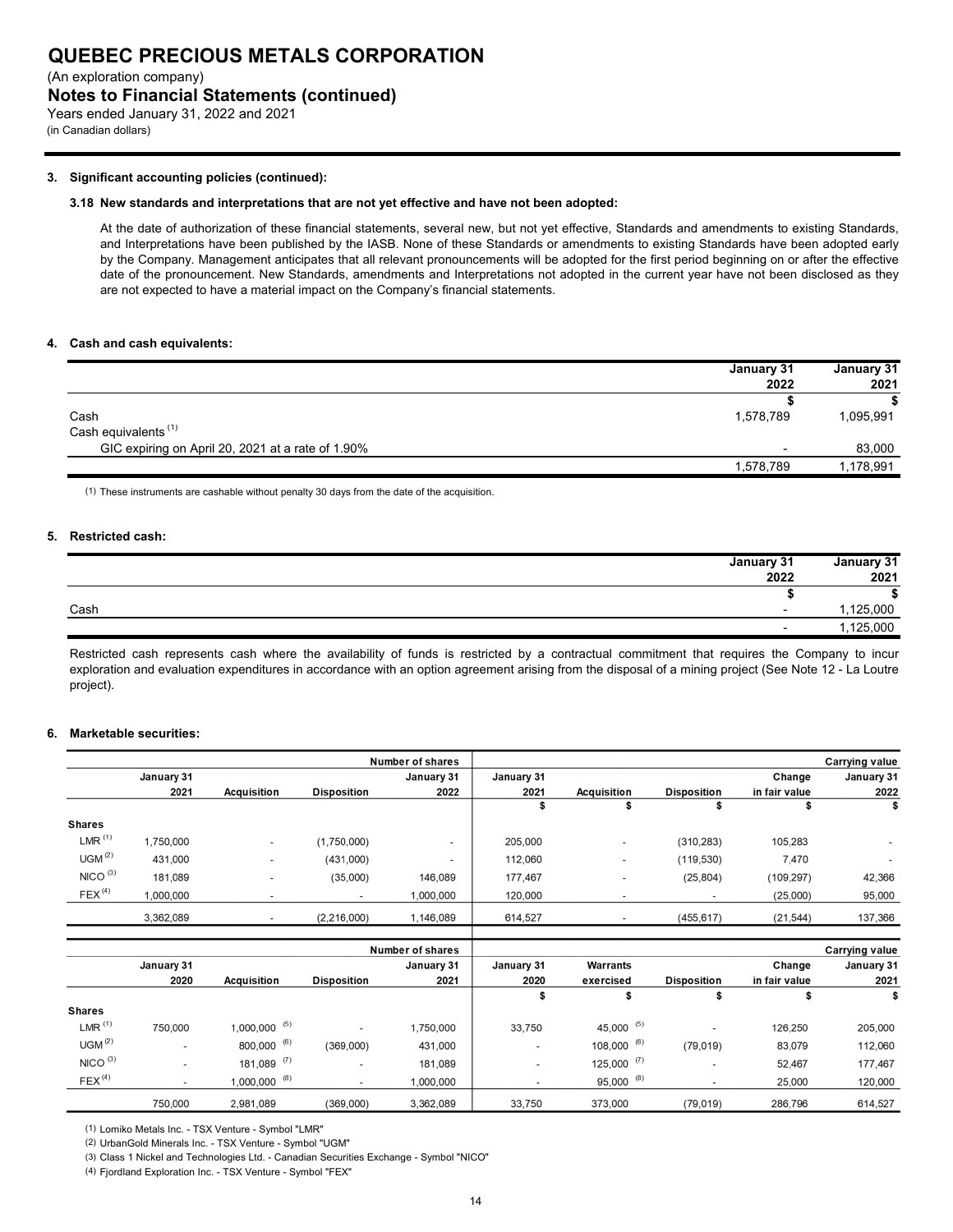## **Notes to Financial Statements (continued)**

Years ended January 31, 2022 and 2021

(in Canadian dollars)

## **6. Marketable securities (continued):**

 $^{(5)}$  On August 31, 2020, the Company received 1,000,000 shares of Lomiko Metals Inc. measured at its fair value of \$45,000 (Note 12 - La Loutre option agreement).

- $^{(6)}$  On May 27, 2020, the Company received 800,000 shares of UrbanGold Minerals Inc. measured at its fair value of \$108,000 (Note 12 Chemin Troïlus option agreement).
- (7) On August 20 and 28, 2020, the Company received 76,923 shares and 104,166 shares respectively of Class 1 Nickel and Technologies Ltd measured at its fair value of \$125,000 (Note 12 - Somanike option agreement).

 $^{(8)}$  On January 29, 2021, the Company received 1,000,000 shares of Fjordland Exploration Inc. measured at its fair value of \$95,000 (Note 12 - Vulcain option agreement).

## **7. Property and equipment:**

|                                 | Computer  | <b>Office</b> |        |
|---------------------------------|-----------|---------------|--------|
|                                 | equipment | furniture     | Total  |
|                                 | \$        | \$            | \$     |
| Cost                            |           |               |        |
| As at January 31, 2020          | 1,247     | 4,482         | 5,729  |
| Acquisitions                    | 6,437     |               | 6,437  |
| As at January 31, 2021          | 7,684     | 4,482         | 12,166 |
| Acquisitions                    |           |               |        |
| As at January 31, 2022          | 7,684     | 4,482         | 12,166 |
| <b>Accumulated depreciation</b> |           |               |        |
| As at January 31, 2020          | 336       | 729           | 1,065  |
| Depreciation                    | 1,523     | 907           | 2,430  |
| As at January 31, 2021          | 1,859     | 1,636         | 3,495  |
| Depreciation                    | 2,519     | 902           | 3,421  |
| As at January 31, 2022          | 4,378     | 2,538         | 6,916  |
| Net book value                  |           |               |        |
| As at January 31, 2021          | 5,825     | 2,846         | 8,671  |
| As at January 31, 2022          | 3,306     | 1,944         | 5,250  |

### **8. Other liabilities related to flow-through shares:**

|                                                        | January 31     | January 31<br>2021 |
|--------------------------------------------------------|----------------|--------------------|
|                                                        | 2022           |                    |
|                                                        |                |                    |
| Other liabilities related to flow-through shares:      |                |                    |
| Increase of the year                                   | $\blacksquare$ |                    |
| Decrease related to the incurring of eligible expenses | (117, 468)     | (1,591,920)        |
|                                                        | (117, 468)     | (1,591,920)        |
| Balance, beginning of year                             | 117.468        | 1,709,388          |
| Balance, end of year                                   | $\blacksquare$ | 117.468            |

Other liabilities related to flow-through shares represent the renunciation of tax deductions to investors following flow-through shares financing.

During the year ended January 31, 2020, the Company committed to incur, before December 31, 2020, which date has been extended to December 31, 2021, \$5,623,903 in eligible exploration and evaluation expenses, in accordance with the Income Tax Act of Canada and the Taxation Act of Quebec, and to transfer these tax deductions to the subscribers of a flow-through share financing completed November 29, 2019. As at January 31, 2022, the Company has fulfilled its obligation by incurring an amount of \$5,623,903 in exploration and evaluation expenditures before December 31, 2021.

The disallowance of certain expenses by tax authorities could have negative tax consequences for investors or the Company. In such an event, the Company would indemnify each flow-through share subscriber for the additional taxes payable by such subscriber as a result of the Company's failure to renounce the qualifying expenditures as agreed.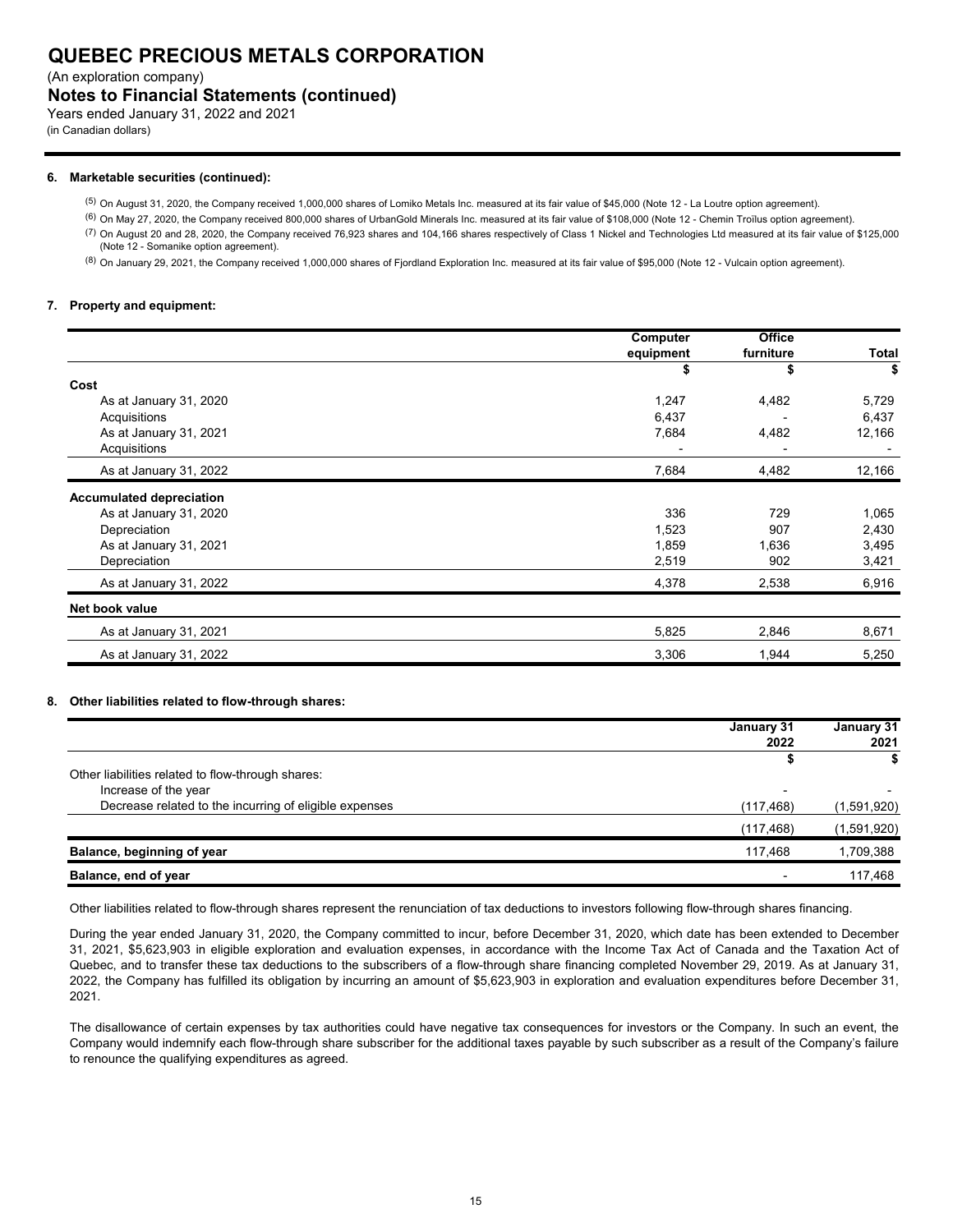(An exploration company)

### **Notes to Financial Statements (continued)**

Years ended January 31, 2022 and 2021 (in Canadian dollars)

#### **9. Loan:**

On July 8, 2021, the Company received \$60,000 from the Canada Emergency Business Account ("CEBA"). The Government of Canada has launched the new CEBA which has been implemented by eligible financial institutions in cooperation with Export Development Canada. The CEBA program has approved an interest-free loan of up to \$60,000 to the Company to help cover operating costs due to the economic impacts of the COVID-19 virus. The outstanding balance of the CEBA must be repaid by December 31, 2022 (extended to December 31, 2023 on January 12, 2022). Repayment of the CEBA received on or before the due date will result in loan forgiveness of 33.3% (up to \$20,000).

For purposes of determining the fair value of the liability, an effective interest rate of 15% was used which is the estimated market rate that the Company would have obtained for a similar financing. The liability is accreted up to the face value of the loan over the term of the loan as an interest expense. At the issuance, the fair value of the loan was calculated to be \$32,516 and the government assistance recognized in the statement of loss and comprehensive loss was \$27,484 which included the loan forgiveness of \$20,000. During the year ended January 31, 2022, an interest expense of \$2,683 was recorded in the statement of loss and comprehensive loss (\$Nil for the year ended January 31, 2021).

#### **10. Share capital:**

#### **(a) Authorized:**

The Company is authorized to issue an unlimited number of common shares without par value.

#### **(b) Issued and outstanding:**

On May 3, 2021, the Company concluded a private placement by issuing 11,974,543 common shares at a price of \$0.22 per share for net proceeds of \$2,439,788 after deducting share issuance costs of \$194,611 including a commission of \$73,736. As part of this private placement, the Company also issued a total of 431,164 brokers and intermediaries' options. Each brokers and intermediaries' option entitles its holder to purchase one common share at \$0.30 per share until May 3, 2023. These brokers and intermediaries' options have been recorded at a value of \$32,596 based on the Black-Scholes option pricing model using the assumptions described below (Note 11 (d)). Total share issuance costs amounted to \$227,207 including the fair value of the brokers and intermediaries' options of \$32,596.

On May 5, 2021, the Company concluded a private placement by issuing 2,700,000 common shares at a price of \$0.22 per share for net proceeds of \$537,994 after deducting share issuance costs of \$56,006 including a commission of \$47,520. As part of this private placement, the Company also issued a total of 216,000 brokers and intermediaries' options. Each brokers and intermediaries' option entitles its holder to purchase one common share at \$0.30 per share until May 5, 2023. These brokers and intermediaries' options have been recorded at a value of \$14,810 based on the Black-Scholes option pricing model using the assumptions described below (Note 11 (d)). Total share issuance costs amounted to \$70,816 including the fair value of the brokers and intermediaries' options of \$14,810.

On May 18, 2021, the Company concluded a private placement by issuing 100,000 common shares at a price of \$0.22 per share for net proceeds of \$19,926 after deducting share issuance costs of \$2,074 including a commission of \$1,760. As part of this private placement, the Company also issued a total of 8,000 brokers and intermediaries' options. Each brokers and intermediaries' option entitles its holder to purchase one common share at \$0.30 per share until May 18, 2023. These brokers and intermediaries' options have been recorded at a value of \$596 based on the Black-Scholes option pricing model using the assumptions described below (Note 11 (d)). Total share issuance costs amounted to \$2,670 including the fair value of the brokers and intermediaries' options of \$596.

#### **11. Share purchase options and warrants:**

#### **(a) Share purchase options:**

In November 2018, the shareholders of the Company approved a stock option plan (the "Plan") whereby the Board of Directors may grant to directors, officers, employees and consultants of the Company, share purchase options to acquire common shares of the Company. Terms of each share purchase option is determined by the Board of Directors. Share purchase options granted pursuant to the Plan can also be subject to the vesting requirements and period determined by the Board of Directors.

The Plan provides that the maximum number of common shares that may be reserved for issuance under the Plan shall be equal to 6,743,433 common shares of the Company. The maximum number of common shares which may be for issuance at the grant of the share purchase options to any optionee may not exceed 5% of the outstanding common shares at the date of grant and may not exceed 2% of the outstanding common shares for consultants and investor relations representatives. These share purchase options will expire no later than ten years after being granted.

The option exercise price is established by the Board of Directors and may not be lower than the market price of the common shares at the date of grant.

All share-based payments will be settled in equity. The Company has no legal or constructive obligation to repurchase or settle the options in cash.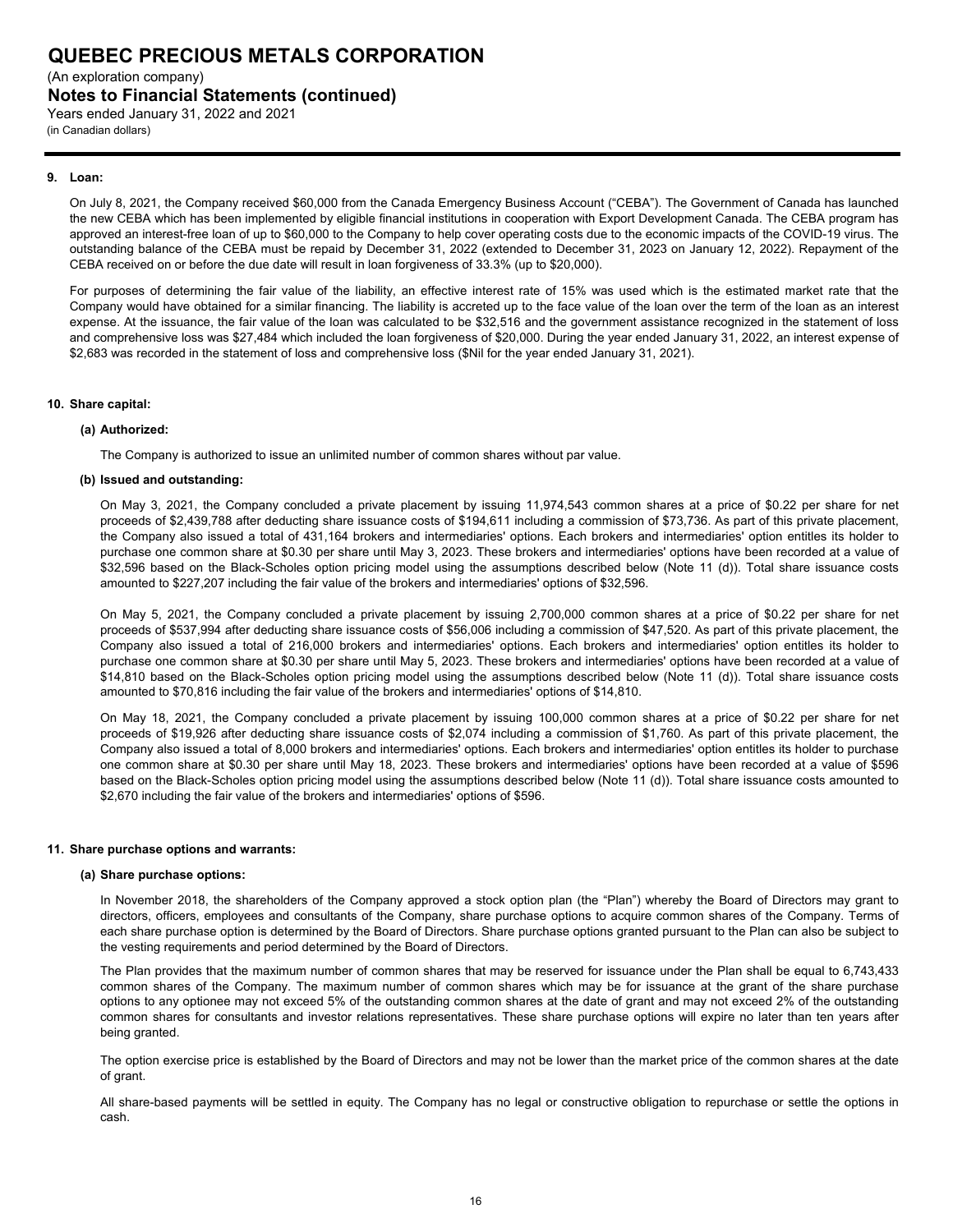## **Notes to Financial Statements (continued)**

Years ended January 31, 2022 and 2021 (in Canadian dollars)

#### **11. Share purchase options and warrants (continued):**

#### **(a) Share purchase options (continued):**

The changes to the number of outstanding share options granted by the Company and their weighted average exercise price are as follows:

|                          |                                           | January 31<br>2022                    |                                           | January 31<br>2021                    |
|--------------------------|-------------------------------------------|---------------------------------------|-------------------------------------------|---------------------------------------|
|                          | Number of<br>outstanding<br>share options | Weighted<br>average<br>exercise price | Number of<br>outstanding<br>share options | Weighted<br>average<br>exercise price |
|                          |                                           |                                       |                                           |                                       |
| Outstanding at beginning | 4,525,385                                 | 0.39                                  | 4,455,385                                 | 0.48                                  |
| Granted                  | 1,775,000                                 | 0.29                                  | 1.770.000                                 | 0.27                                  |
| Exercised                |                                           |                                       | (250,000)                                 | $0.31$ (1)                            |
| Forfeited                | (1, 245, 000)                             | 0.30                                  | (325,000)                                 | 0.36                                  |
| Expired                  | (50,000)                                  | 0.35                                  | (1, 125, 000)                             | 0.61                                  |
| Outstanding at end       | 5,005,385                                 | 0.37                                  | 4,525,385                                 | 0.39                                  |
| Exercisable at end       | 4,038,719                                 | 0.39                                  | 4.042.052                                 | 0.39                                  |

(1) When the share purchase options were exercised, the market share price of the Company was \$0.255.

The following table provides outstanding share options information as at January 31, 2022:

|                    |                                       |                                           |                 | <b>Outstanding share options</b> |
|--------------------|---------------------------------------|-------------------------------------------|-----------------|----------------------------------|
|                    | Number of<br>granted<br>share options | Number of<br>exercisable<br>share options | <b>Exercise</b> | Remaining<br>life                |
| <b>Expiry date</b> |                                       |                                           | price           |                                  |
|                    |                                       |                                           | \$              | (years)                          |
| February 17, 2022  | 75,000                                | 75,000                                    | 0.28            |                                  |
| May 4, 2022        | 240,385                               | 240,385                                   | 0.624           | 0.3                              |
| February 19, 2023  | 50.000                                | 50.000                                    | 0.29            | 1.1                              |
| February 25, 2023  | 200.000                               | 200,000                                   | 0.29            | 1.1                              |
| December 12, 2023  | 920,000                               | 920,000                                   | 0.61            | 1.9                              |
| June 20, 2024      | 300.000                               | 300,000                                   | 0.34            | 2.4                              |
| July 11, 2024      | 900.000                               | 900,000                                   | 0.35            | 2.4                              |
| February 17, 2025  | 585,000                               | 585,000                                   | 0.28            | 3.0                              |
| July 24, 2025      | 50.000                                | 50,000                                    | 0.27            | 3.5                              |
| October 26, 2025   | 235,000                               | 235,000                                   | 0.23            | 3.7                              |
| February 19, 2026  | 1,150,000                             | 383,334                                   | 0.29            | 4.1                              |
| June 11, 2026      | 300,000                               | 100,000                                   | 0.30            | 4.4                              |
|                    | 5.005.385                             | 4,038,719                                 | 0.37            | 2.8                              |

The options outstanding at January 31, 2021 had an exercise price in the range of \$0.190 to \$0.624 and a weighted-average contractual life of 3.0 years.

The following table provides the weighted average fair value of options granted:

| January 31                                               | January 31 |
|----------------------------------------------------------|------------|
| 2022                                                     | 2021       |
|                                                          |            |
| \$0.16<br>Weighted average fair value of options granted | \$0.16     |

The fair value of each option granted is estimated at the date of grant using the Black-Scholes option-pricing model with the following assumptions:

|                                               | January 31 | January 31 |
|-----------------------------------------------|------------|------------|
|                                               | 2022       | 2021       |
| Weighted average expected dividend yield      | 0%         | 0%         |
| Weighted average share price at grant date    | \$0.27     | \$0.27     |
| Weighted average expected volatility          | 82.16%     | 88.60%     |
| Weighted average risk-free interest rate      | 0.62%      | 0.82%      |
| Weighted average exercise price at grant date | \$0.29     | \$0.27     |
| Weighted average vesting period               | 1.72 years | $0$ years  |
| Weighted average expected life                | 4.6 years  | 3.6 years  |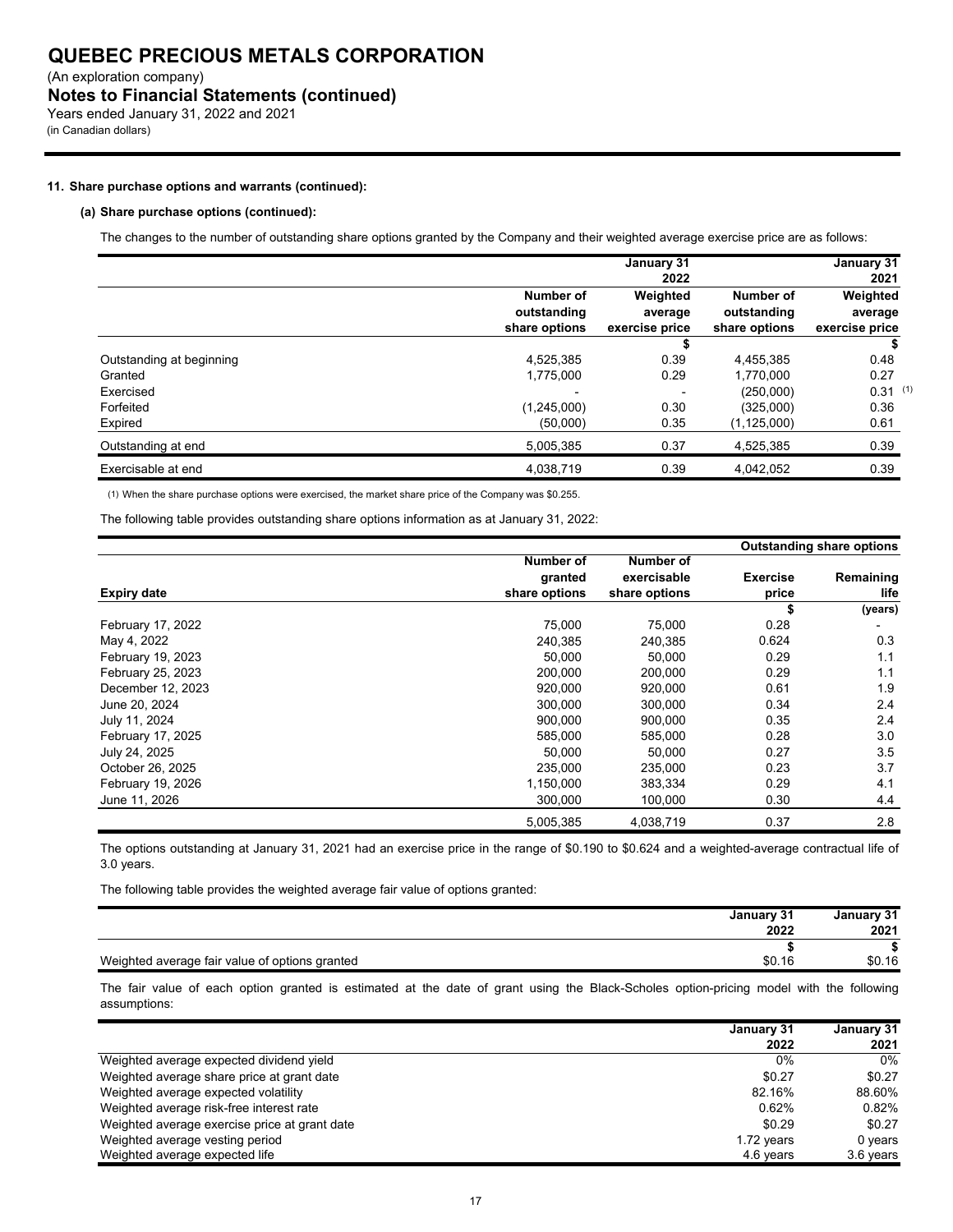## **Notes to Financial Statements (continued)**

Years ended January 31, 2022 and 2021 (in Canadian dollars)

## **11. Share purchase options and warrants (continued):**

### **(a) Share purchase options (continued):**

The underlying expected volatility was determined by reference to historical data of the Company's shares over the expected average life of the options. No special features inherent to the options granted were incorporated into measurement of fair value.

An amount of \$247,917 of share-based compensation were accounted in the statement of loss and comprehensive loss for the year ended January 31, 2022 (\$404,585 for the year ended January 31, 2021) and credited to contributed surplus. As at January 31, 2022, an amount of \$56,519 (\$24,574 for the year ended January 31, 2021) remains to be amortized until January 31, 2024 related to the grant of stock options not vested.

## **(b) Deferred share units ("DSUs"):**

The changes to the number of outstanding DSUs granted by the Company are as follows:

|                          | January 31<br>2022                     | January 31<br>2021                            |
|--------------------------|----------------------------------------|-----------------------------------------------|
|                          | Number of<br>outstanding<br><b>DSU</b> | <b>Number of</b><br>outstanding<br><b>DSU</b> |
| Outstanding at beginning | $\overline{\phantom{0}}$               | $\overline{\phantom{0}}$                      |
| Granted                  | 502,033                                | $\overline{\phantom{0}}$                      |
| Cancelled                | (168, 543)                             |                                               |
| Outstanding at end       | 333,490                                | -                                             |

The DSUs are payable in common shares of the Company and/or cash upon the holder ceasing to be a director, an officer, an employee or a consultant of the Company, as the case may be. These DSUs with a fair value of \$96,712 were issued in lieu of a bonus payable of \$96,712 which has been recognized in the statement of loss and comprehensive loss during the year ended January 31, 2021. The bonus payable has been reversed on February 1, 2021 and replaced by the grant of the DSUs on February 19, 2021.

### **(c) Warrants:**

The changes to the number of outstanding warrants granted by the Company and their weighted average exercise price are as follows:

|                          |                                      | January 31<br>2022                    |                                      | January 31<br>2021                    |
|--------------------------|--------------------------------------|---------------------------------------|--------------------------------------|---------------------------------------|
|                          | Number of<br>outstanding<br>warrants | Weighted<br>average<br>exercise price | Number of<br>outstanding<br>warrants | Weighted<br>average<br>exercise price |
|                          |                                      |                                       |                                      |                                       |
| Outstanding at beginning |                                      |                                       | 4,445,331                            | 0.85                                  |
| Expired                  |                                      |                                       | (4, 445, 331)                        | 0.85                                  |
| Outstanding at end       |                                      |                                       |                                      |                                       |

#### **(d) Brokers and intermediaries' options:**

The changes to the number of outstanding brokers and intermediaries' options granted by the Company and their weighted average exercise price are as follows:

|                          |                                                                       | January 31<br>2022                    |                                                                       | January 31<br>2021                    |
|--------------------------|-----------------------------------------------------------------------|---------------------------------------|-----------------------------------------------------------------------|---------------------------------------|
|                          | Number of<br>outstanding<br>brokers and<br>intermediaries'<br>options | Weighted<br>average<br>exercise price | Number of<br>outstanding<br>brokers and<br>intermediaries'<br>options | Weighted<br>average<br>exercise price |
|                          |                                                                       |                                       |                                                                       |                                       |
| Outstanding at beginning | 1,210,863                                                             | 0.30                                  | 1,210,863                                                             | 0.30                                  |
| Granted                  | 655,164                                                               | 0.30                                  |                                                                       | $\overline{\phantom{a}}$              |
| Expired                  | (1, 210, 863)                                                         | 0.30                                  |                                                                       |                                       |
| Outstanding at end       | 655.164                                                               | 0.30                                  | 1.210.863                                                             | 0.30                                  |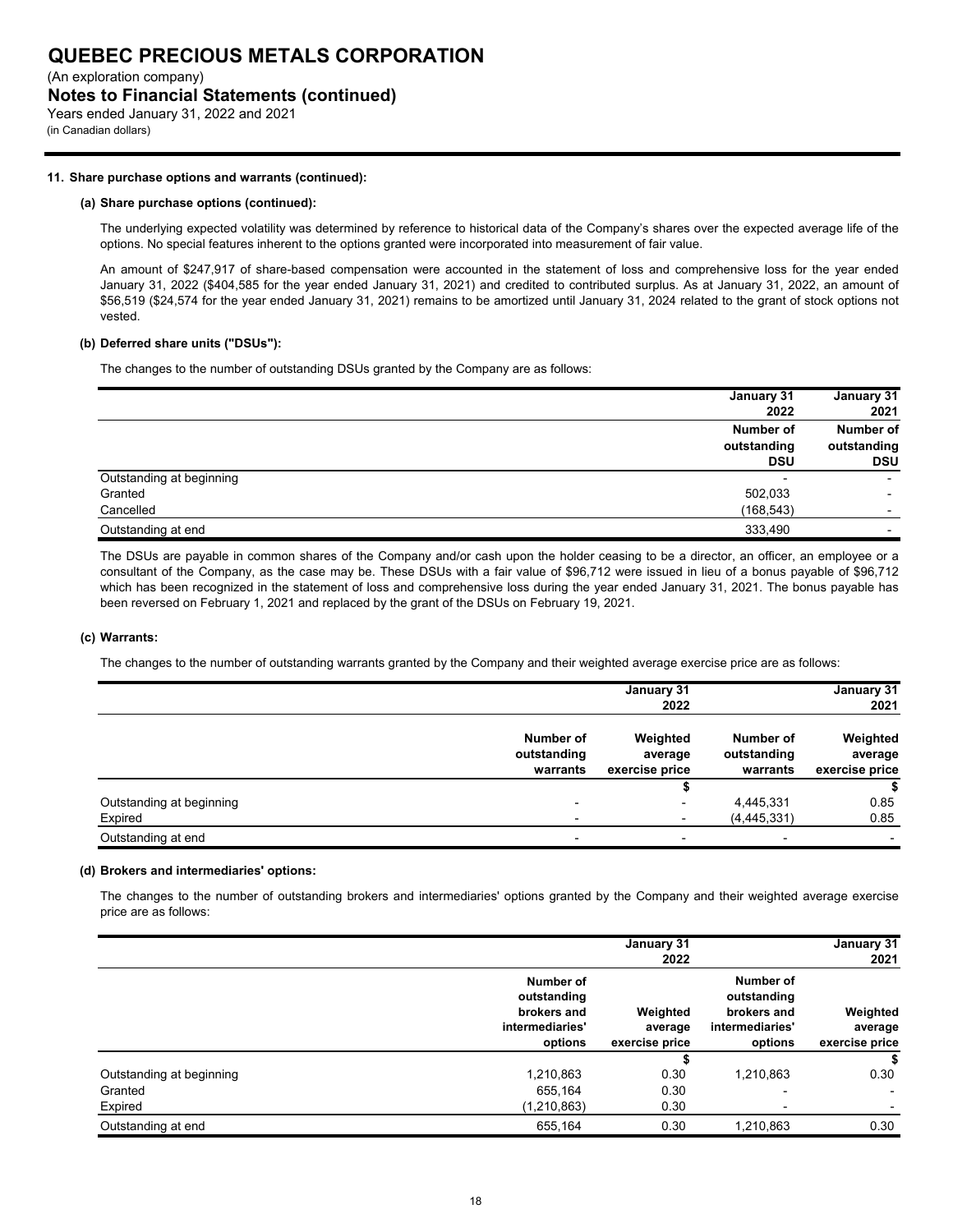## **Notes to Financial Statements (continued)**

Years ended January 31, 2022 and 2021

(in Canadian dollars)

## **11. Share purchase options and warrants (continued):**

## **(d) Brokers and intermediaries' options (continued):**

The following table provides outstanding brokers and intermediaries' options information as at January 31, 2022:

|                    |                              | Outstanding brokers and intermediaries' options |           |  |
|--------------------|------------------------------|-------------------------------------------------|-----------|--|
|                    | <b>Number of outstanding</b> |                                                 |           |  |
|                    | brokers and intermediaries'  | <b>Exercise</b>                                 | Remaining |  |
| <b>Expiry date</b> | options                      | price                                           | life      |  |
|                    |                              |                                                 | (years)   |  |
| May 3, 2023        | 431.164                      | 0.30                                            | 1.3       |  |
| May 5, 2023        | 216,000                      | 0.30                                            | 1.3       |  |
| May 18, 2023       | 8.000                        | 0.30                                            | 1.3       |  |
|                    | 655.164                      | 0.30                                            | 1.3       |  |

The brokers and intermediaries' options at January 31, 2021 had an exercise price of \$0.30 and a contractual life of 0.8 years.

Fair value of options granted to brokers and intermediaries was estimated using the Black-Scholes model with the following weighted average assumptions:

|                                               | January 31 | January 31 |
|-----------------------------------------------|------------|------------|
|                                               | 2022       | 2021       |
| Weighted average expected dividend yield      | 0%         |            |
| Weighted average share price at grant date    | \$0.23     |            |
| Weighted average expected volatility          | 73.17%     |            |
| Weighted average risk-free interest rate      | 0.30%      |            |
| Weighted average exercise price at grant date | \$0.30     |            |
| Weighted average expected life                | 2 years    |            |

The underlying expected volatility was determined by reference to historical data of the Company's shares over the expected average life of the brokers and intermediaries' options.

## **12. Exploration and evaluation activities:**

Exploration and evaluation expenditures by nature are detailed as follows:

|                                                        | January 31  | January 31 |
|--------------------------------------------------------|-------------|------------|
|                                                        | 2022        | 2021       |
|                                                        | \$          | 5          |
| <b>Exploration and evaluation activities:</b>          |             |            |
| Assays                                                 | 189.266     | 338,842    |
| Drilling                                               | 2,836,117   | 3,011,851  |
| Geophysical and electromagnetic survey                 | 166,018     |            |
| Reporting                                              | 10,533      | 495,195    |
| Airborne geophysical survey                            |             | 185,773    |
| Line cutting                                           | 202,432     | 22,906     |
| Resource estimate                                      | 58,948      |            |
| Geology and geophysics                                 | 899,723     | 405,085    |
| Geochemistry                                           | 56,548      | 662        |
| Metallurgy                                             | 113,179     | 2,086      |
| Prospecting                                            | 150,564     | 200,729    |
| Other evaluation and exploration expenses              | 136,767     | 49,847     |
| Rebilling                                              |             | (13,095)   |
| Tax credit related to resources and mining tax credits | (1,339,145) | (11, 167)  |
|                                                        | 3,480,950   | 4,688,714  |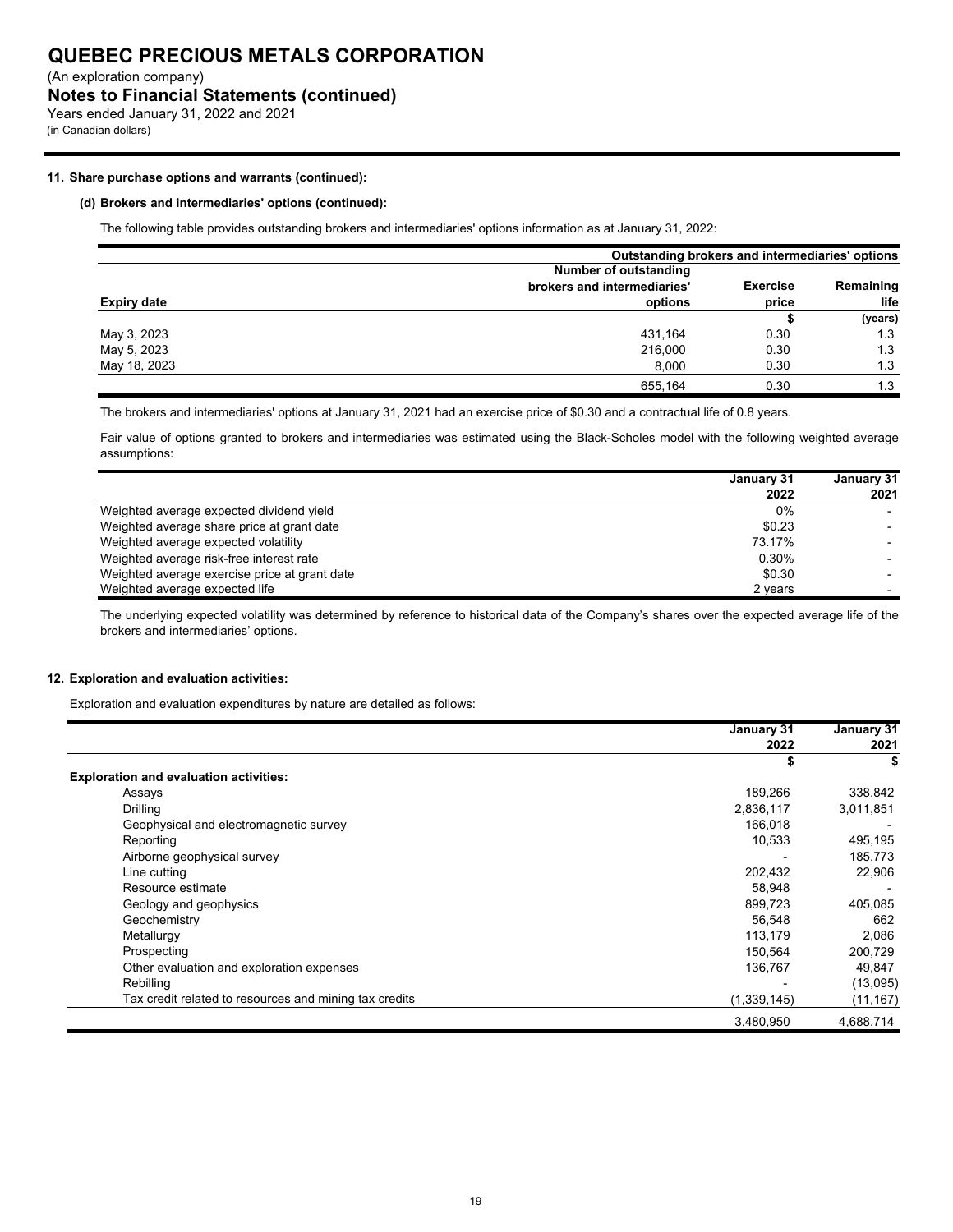(An exploration company)

## **Notes to Financial Statements (continued)**

Years ended January 31, 2022 and 2021

(in Canadian dollars)

#### **12. Exploration and evaluation activities (continued):**

Exploration and evaluation expenditures per project can be detailed as follows:

|                         | January 31<br>2022       | January 31<br>2021 |
|-------------------------|--------------------------|--------------------|
|                         |                          | -10                |
| Projects:               |                          |                    |
| <b>Blanche-Charles</b>  | 14,407                   |                    |
| Cheechoo-Éléonore trend | 18,312                   |                    |
| Elmer East              | 134,774                  | 1,006,296          |
| La Loutre               | $\overline{\phantom{0}}$ | 1,455              |
| Sakami                  | 3,313,457                | 3,657,205          |
| Somanike                |                          | 23,758             |
|                         | 3,480,950                | 4,688,714          |

Gain on disposal of mining projects can be detailed as follows:

|                |                          |                          | January 31               |           |                          | January 31   |
|----------------|--------------------------|--------------------------|--------------------------|-----------|--------------------------|--------------|
|                |                          |                          | 2022                     |           |                          | 2021         |
|                | Cash                     | <b>Issuance of</b>       |                          | Cash      | <b>Issuance of</b>       |              |
|                | payments                 | shares                   | Total                    | payments  | shares                   | <b>Total</b> |
|                |                          |                          | ш                        |           |                          | 5            |
| Projects:      |                          |                          |                          |           |                          |              |
| Chemin Troïlus | -                        | $\overline{\phantom{a}}$ | $\overline{\phantom{a}}$ | 100,000   | 108,000                  | 208,000      |
| La Loutre      | $\overline{\phantom{0}}$ | $\overline{\phantom{a}}$ | $\overline{\phantom{a}}$ | 1,125,000 | 45,000                   | 1,170,000    |
| Tansim         |                          | $\overline{\phantom{a}}$ |                          | 250,000   | $\overline{\phantom{0}}$ | 250,000      |
| Somanike       | 75,000                   | $\overline{\phantom{a}}$ | 75,000                   |           | 125,000                  | 125,000      |
| Vulcain        |                          | $\overline{\phantom{0}}$ |                          | 50,000    | 95,000                   | 145,000      |
|                | 75,000                   | $\overline{\phantom{a}}$ | 75,000                   | 1,525,000 | 373,000                  | 898,000      |

Gain on disposal of net smelter return (NSR) can be detailed as follows:

|           |                  |                              | January 31<br>2022 |                          |                              | January 31<br>2021 |
|-----------|------------------|------------------------------|--------------------|--------------------------|------------------------------|--------------------|
|           | Cash<br>payments | <b>Issuance of</b><br>shares | <b>Total</b>       | Cash<br>payments         | <b>Issuance of</b><br>shares | <b>Total</b>       |
| Projects: |                  |                              |                    |                          |                              |                    |
| Tansim    | 2,000,000        | $\overline{\phantom{a}}$     | 2,000,000          |                          | $\overline{\phantom{0}}$     |                    |
|           | 2,000,000        | $\overline{\phantom{a}}$     | 2,000,000          | $\overline{\phantom{0}}$ | $\overline{\phantom{0}}$     |                    |

#### **Sakami:**

The Sakami project is wholly-owned by the Company, consists of one large contiguous block of 281 mineral claims (142.50 km<sup>2</sup>) and includes the contiguous claims that were part of the project previously known as the project Apple (currently the Apple area). The project is located 90 km northwest of the Eleonore mine (operated by Newmont Corporation), 570 km north of Val-d'Or and 900 km northwest of Montreal. The project is subject to a NSR of 1% on certain claims and a NSR of 2% on 81 claims, half of which can be bought back for \$1,000,000. During the year ended January 31, 2022, 22 claims have been transferred from Cheechoo-Éléonore Trend project for no consideration as this was an intercompany transfer.

## **Cheechoo-Éléonore Trend:**

The Cheechoo-Éléonore Trend project is wholly-owned by the Company and consists of 128 claims (66.26 km<sup>2</sup>). The southeastern end of the project lies about 24 km northwest of the Éléonore mine, with a road access 14 km away. During the year ended January 31, 2022, 22 claims have been transferred to Sakami project and 401 claims have been abandoned.

#### **Elmer East:**

The Elmer East project is wholly-owned by the Company and consists of 929 claims (488 km<sup>2</sup>). The project is located along trend from the recent Patwon Prospect gold discovery made by Azimut Exploration Inc. ("Azimut") on its Elmer project located in the Eeyou Istchee James Bay territory, Quebec. The Elmer East project was acquired, by map designation, and includes the adjacent Annabelle block and the Opinaca Gold West block (505 claims, 266 km $^2$ ). The western part of the Elmer East project is contiguous to Azimut's project.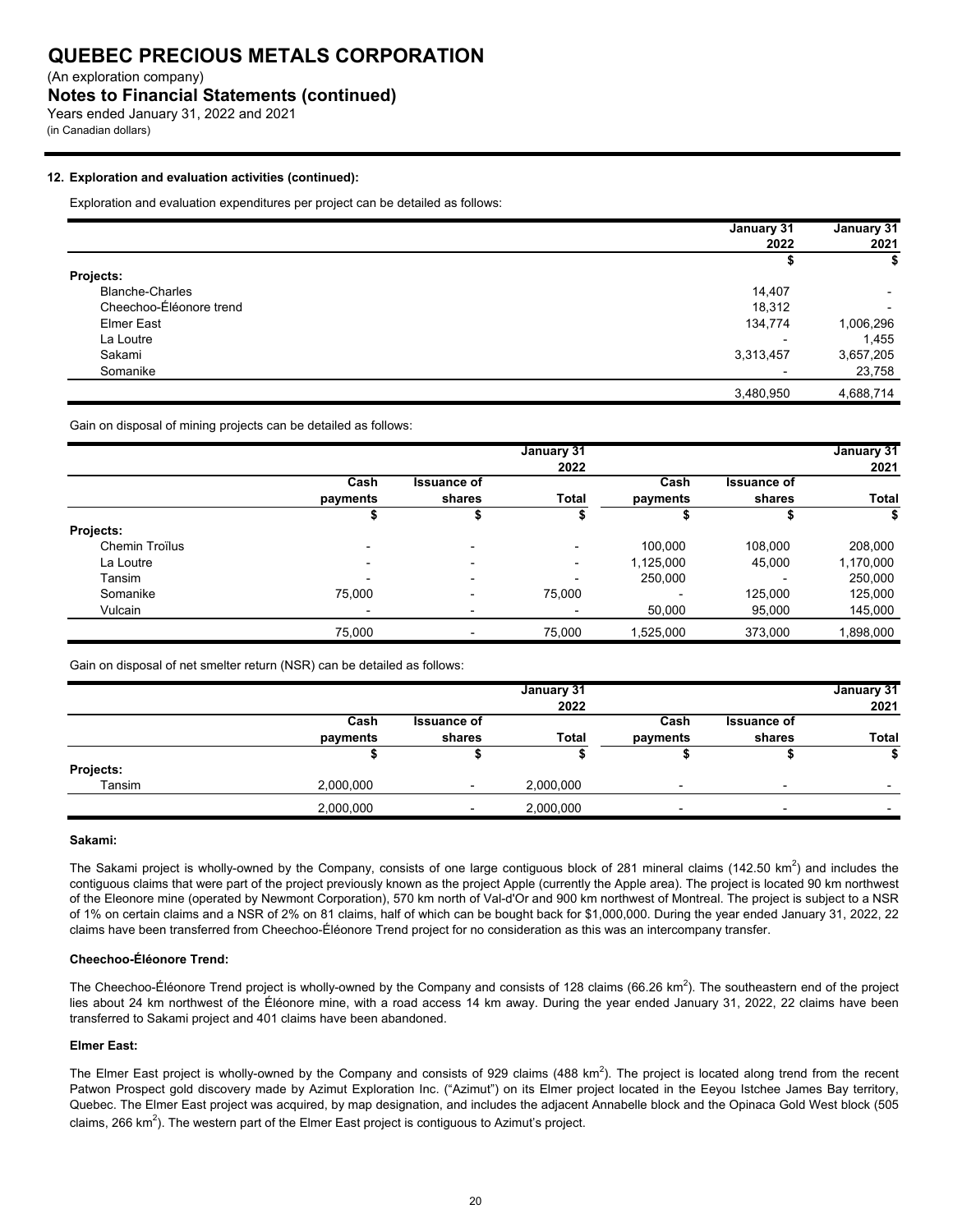(An exploration company)

#### **Notes to Financial Statements (continued)**

Years ended January 31, 2022 and 2021 (in Canadian dollars)

#### **12. Exploration and evaluation activities (continued):**

#### **Blanche-Charles:**

The Blanche-Charles project is wholly-owned by the Company and consists of 317 claims (162.07 km<sup>2</sup>). It is located approximately 120 km northeast of the Eleonore mine.

#### **Non-core assets:**

#### **Kipawa-Zeus:**

The Company has a 68% interest in the Kipawa project, through the Kipawa Rare Earth Joint Venture ("SCCK"). IQ holds the remaining 32% interest. The project is part of the 73 claims (43.03 km<sup>2</sup>) of the Kipawa-Zeus project. Claims that are not part of the Kipawa project are whollyowned by the Company. The project is located in the Témiscamingue region of Quebec, 140 km south of Rouyn-Noranda and 90 km northeast of North Bay, Ontario.

On August 9, 2021, the Company entered into an agreement with Vital Metals Limited ("Vital") for the acquisition by Vital of the Company's 68% interest in the Kipawa rare earth project and 100% of the Zeus Rare Earth project in Quebec, Canada, for \$8 million, subject to certain closing conditions. On February 4, 2022, the Company amended the agreement with Vital and the transaction is now expected to close by September 30, 2022.

The cash payment schedule is as follows:

|                               | Cash            |
|-------------------------------|-----------------|
|                               | payments        |
|                               |                 |
| Upon signature                | $1,000,000$ (1) |
| On the closing date (2)       | 1,500,000       |
| On or before February 9, 2023 | 2,500,000       |
| On or before February 9, 2024 | 1,000,000       |
| On or before February 9, 2025 | 1,000,000       |
| On or before February 9, 2026 | 1,000,000       |
|                               | 8.000.000       |

(1) A cash payment of \$150,000 was received in Trust by the Company's legal counsel in August 2021 and \$850,000 was received in Trust by the Company's legal counsel in February 2022 .

 $(2)$  The closing date will be 5 days after the waiver of certain closing conditions, including due diligence.

#### **Vulcain:**

The Vulcain project consists of 68 claims (40.05 km<sup>2</sup>) located in Haute-Gatineau. It is wholly-owned by the Company, and is subject to a 1% NSR, which is redeemable for an amount of \$500,000.

On December 7, 2020, the Company entered into an option agreement with Fjordland Exploration Inc. ("FEX") whereby FEX may earn 100% interest of the Vulcain project. It is subject to a 1% NSR on production, of which 0.5% may be purchased at any time by the Company for \$500,000, and the second 0.5% for \$2,500,000 at any time.

To earn its 100% interest as per the option agreement, FEX has to make cash payments, issue common shares and incur exploration expenses in the following timelines:

|                                                                                              | Cash<br>payments                         | <b>Issuance of</b><br><b>Shares</b> | <b>Exploration</b><br>expenses<br>to incur |
|----------------------------------------------------------------------------------------------|------------------------------------------|-------------------------------------|--------------------------------------------|
| Within 3 days of the reception of the approval of the TSX-V<br>On or before December 7, 2025 | $50.000$ (1)<br>$\overline{\phantom{0}}$ | $1,000,000$ (2)                     | 1.000.000                                  |
|                                                                                              | 50.000                                   | 000.000.                            | 1.000.000                                  |

(1) This cash payment was made on December 22, 2020.

(2) These common shares were issued on December 18, 2020 at a price of \$0.095 per share.

#### **Matheson:**

The Company holds a 50% interest in four non-contiguous blocks totalling 41 single-cell mining claims, four patented claims (surface and mining rights) and three leases (surface and mining rights) totalling 12.77 km<sup>2</sup> held in the Matheson Joint Venture project ("Matheson Project"), located 24 km from downtown Timmins, Ontario.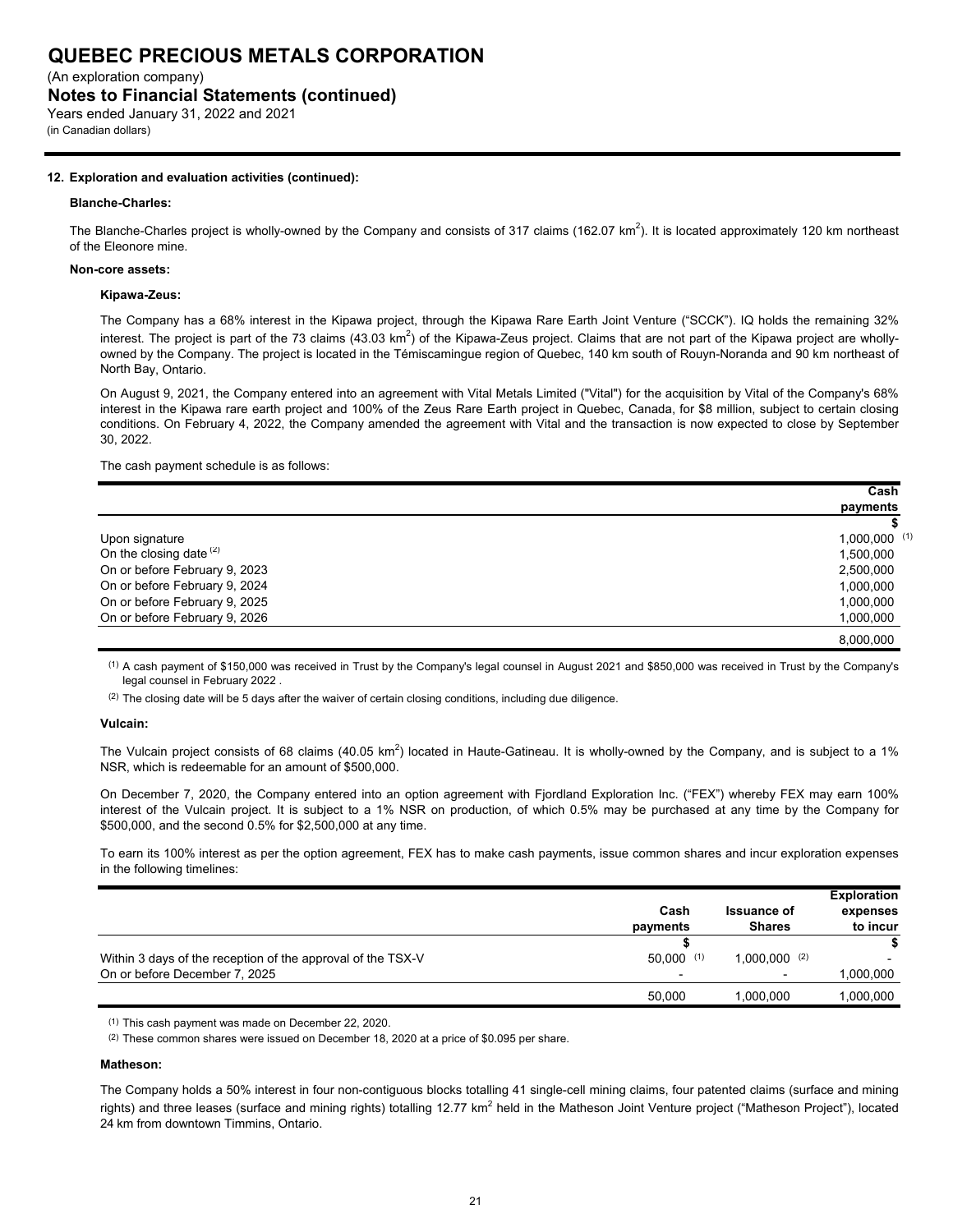(An exploration company)

### **Notes to Financial Statements (continued)**

Years ended January 31, 2022 and 2021 (in Canadian dollars)

#### **12. Exploration and evaluation activities (continued):**

#### **Non-core assets (continued):**

#### **New Gold:**

The New Gold project is wholly-owned by the Company and consists of 9 claims (4.76 km<sup>2</sup>) after it abandonned 40 claims during the year ended January 31, 2022. It lies about 30 km southwest of the old Eastmain gold mine.

#### **Chemin Troïlus (no longer held):**

On May 21, 2020, UrbanGold Minerals Inc. ("UrbanGold") acquired the project following the signature of a final agreement with the Company, pursuant to which UrbanGold issued on May 26, 2020, 800,000 common shares at a price of \$0.135 per share and made a lump sum cash payment of \$100,000 and assumed responsibility for the pre-existing 2% NSR royalty.

As at January 31, 2022, UrbanGold held 100% of the Chemin Troïlus project.

#### **La Loutre (no longer held):**

The La Loutre project consists of one contiguous block of 48 claims (28.67 km<sup>2</sup>) located approximately 53 km east of Lac-des-Îles graphite mine (operated by Imery) and 120 km northwest of Montreal, Quebec. The project is subject to a 1.5% NSR on certain claims, of which 0.5% may be bought back for an amount of \$500,000.

On January 31, 2020, Lomiko Metals Inc. ("Lomiko") held 80% of the project. On April 16, 2020, the Company and Lomiko agreed on the terms of an amendment on the option agreement on the La Loutre project allowing Lomiko to acquire up to 100% interest in the project.

To earn its 100% interest as per the option agreement, Lomiko had to make cash payments, and issue common shares in the following timelines:

|                                | Cash            | <b>Issuance of</b> |
|--------------------------------|-----------------|--------------------|
|                                | payments        | shares             |
|                                |                 |                    |
| On or before May 15, 2020      |                 | $1,000,000$ (1)    |
| On or before December 31, 2021 | $1.125.000$ (2) |                    |
|                                | 1,125,000       | 1,000,000          |

(1) These common shares were issued on August 31, 2020.

 $^{(2)}$  This cash payment was received on January 29, 2021. The Company had the obligation to incur exploration and evaluation expenditures on its properties for an amount of \$1,125,000 in accordance with the La Loutre project option agreement with Lomiko. This amount was presented in restricted cash in the statement of financial position of the Company (Note 5). As at January 31, 2022, the Company fulfilled its obligation by incurring \$1,125,000 of exploration and evaluation expenditures.

As at January 31, 2022, Lomiko held 100% of the project.

#### **Somanike (no longer held):**

On August 20, 2018, the Company signed an agreement with Vanicom Resources Limited ("Vanicom") (Amended on March 20, 2019, September 18, 2019, May 7, 2020 and June 2, 2020) whereby Vanicom was granted an option to earn 100% interest in Somanike project.

To earn its 100% interest as per the option agreement, Vanicom had to make cash payments, issue common shares of Class 1 Nickel and Technologies Inc. ("Class 1"), its parent company and incur exploration expenses in the following timelines:

|                                | Cash<br>payments | <b>Issuance of</b><br>shares | <b>Exploration</b><br>expenses<br>to incur |
|--------------------------------|------------------|------------------------------|--------------------------------------------|
|                                |                  |                              |                                            |
| Upon signature                 | $25,000$ (1)     |                              |                                            |
| On or before March 31 2019     |                  |                              |                                            |
| On or before June 15, 2019     | $25,000$ (2)     |                              |                                            |
| On or before December 31, 2021 |                  | $75.000$ <sup>(3)</sup>      | 600.000 (4)                                |
| On or before June 15, 2022     | $25,000^{(6)}$   |                              |                                            |
| On or before June 15, 2023     | $50,000$ (6)     | $50.000$ (5)                 |                                            |
|                                | 125.000          | 125.000                      | 600.000                                    |

(1) This cash payment was received on August 27, 2018.

(2) This cash payment was received on July 12, 2019.

 $^{\left( 3\right) }$  A total of 104,166 common shares were issued on August 28, 2020 at a price of \$0.72 per share for a value of \$75,000.

(4) Exploration expenditures were all incurred.

 $^{(5)}$  A total of 76,923 common shares were issued on August 20, 2020 at a price of \$0.65 per share for a value of \$50,000.

(6) This cash payment was received on February 12, 2021.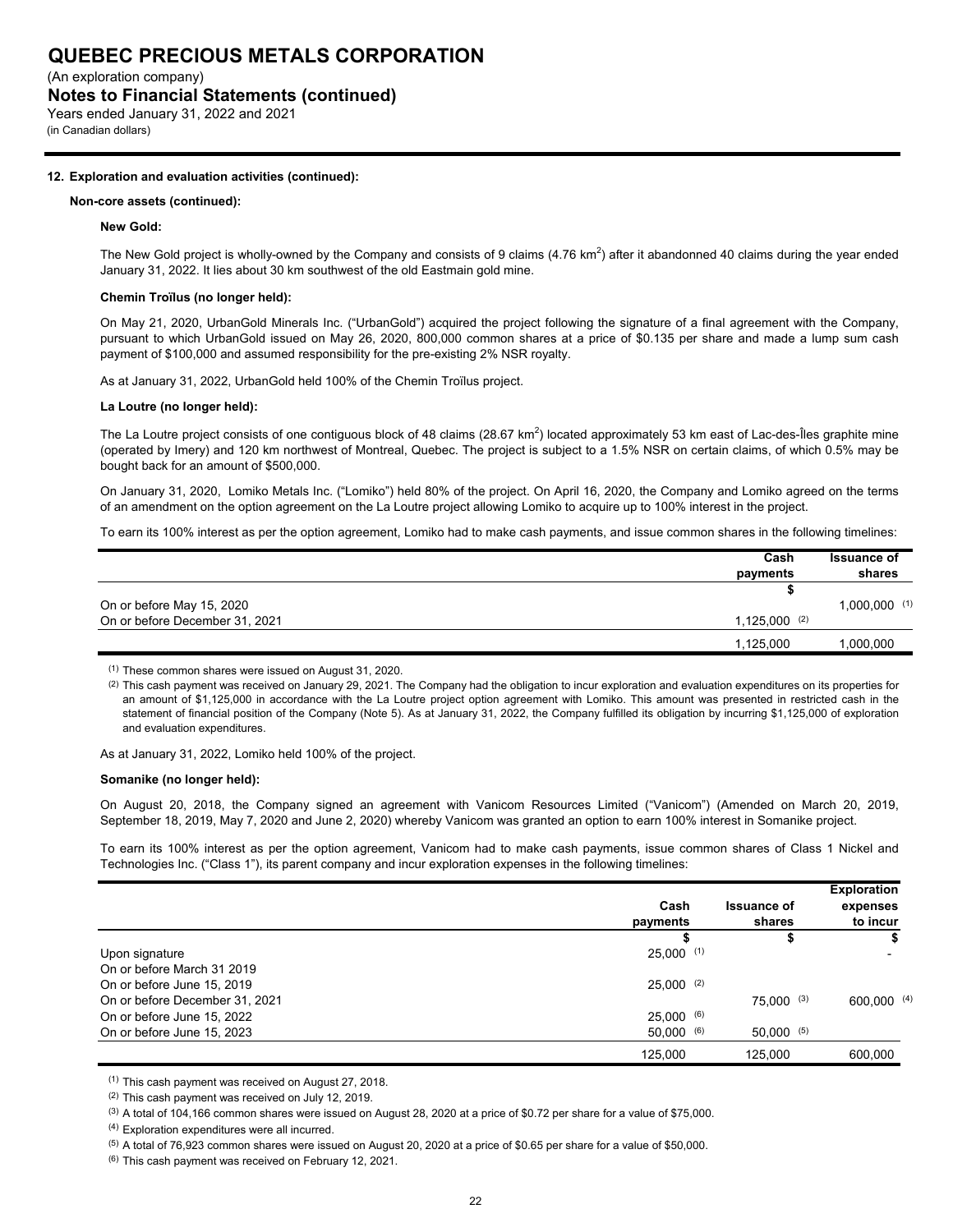(An exploration company)

## **Notes to Financial Statements (continued)**

Years ended January 31, 2022 and 2021 (in Canadian dollars)

### **12. Exploration and evaluation activities (continued):**

### **Non-core assets (continued):**

**Somanike (no longer held) (continued):**

As at January 31, 2022, Class 1 held 100% of the project.

## **Tansim (no longer held):**

The Tansim project consisted of 65 claims (37.66 km $^2$ ) and was located in the Témiscamingue MRC. The Company owned a 50% interest in the project. The project was subject to a 0.25% NSR that could have been be redeemed for \$60,000.

On October 15, 2021, the Company received a \$2,000,000 payment in connection with the sale of a 2% NSR royalty on all payable metals from the mining rights of the Tansim project to Lithium Royalty Corporation ("LRC").

As at January 31, 2022, Sayona Québec Inc. held 100% of the project.

## **13. Income taxes:**

## **(a) Relationship between expected tax expense and accounting profit or loss:**

The effective income tax rate of the Company differs from the combined federal and provincial income tax rate in Canada. This difference results from the following items:

|                                                                                                     | January 31  | January 31  |
|-----------------------------------------------------------------------------------------------------|-------------|-------------|
|                                                                                                     | 2022        | 2021        |
|                                                                                                     |             |             |
| Loss before income taxes                                                                            | (3,926,827) | (4,538,285) |
| Expected tax expense calculated using the combined federal and provincial income tax rate in Canada | 26.50%      | 26.50%      |
| Expected income tax recovery                                                                        | (1,040,609) | (1,202,646) |
| Variation of non-taxable fair value                                                                 | 2.855       | (34, 131)   |
| Changes in unrecorded temporary differences                                                         | 594.892     | (75,089)    |
| Tax effect on flow-through shares                                                                   | 411.591     | 1,195,539   |
| Reversal of other liability related to flow-through shares                                          | (117, 468)  | (1,591,920) |
| Share-based compensation                                                                            | 65.698      | 107.215     |
| Other non-deductible expenses                                                                       | (34,427)    | 9,112       |
| Income tax recovery                                                                                 | (117, 468)  | (1,591,920) |

**(b) Movement in deferred tax balances during the year:**

|                       |                          | Recognized |                          |            |            |
|-----------------------|--------------------------|------------|--------------------------|------------|------------|
|                       | January 31               | in profit  | Recognized               | Recognized | January 31 |
|                       | 2021                     | or loss    | in equity                | in OCL     | 2022       |
|                       |                          |            |                          |            |            |
| Marketable securities | (651)                    | 651        |                          |            |            |
| Capital tax losses    | 651                      | (651)      | $\overline{\phantom{a}}$ |            |            |
|                       |                          |            |                          |            |            |
|                       |                          | Recognized |                          |            |            |
|                       | January 31               | in profit  | Recognized               | Recognized | January 31 |
|                       | 2020                     | or loss    | in equity                | in OCL     | 2021       |
|                       |                          |            |                          |            | \$         |
| Marketable securities |                          | (651)      |                          |            | (651)      |
| Capital tax losses    |                          | 651        |                          |            | 651        |
|                       | $\overline{\phantom{0}}$ |            | -                        |            |            |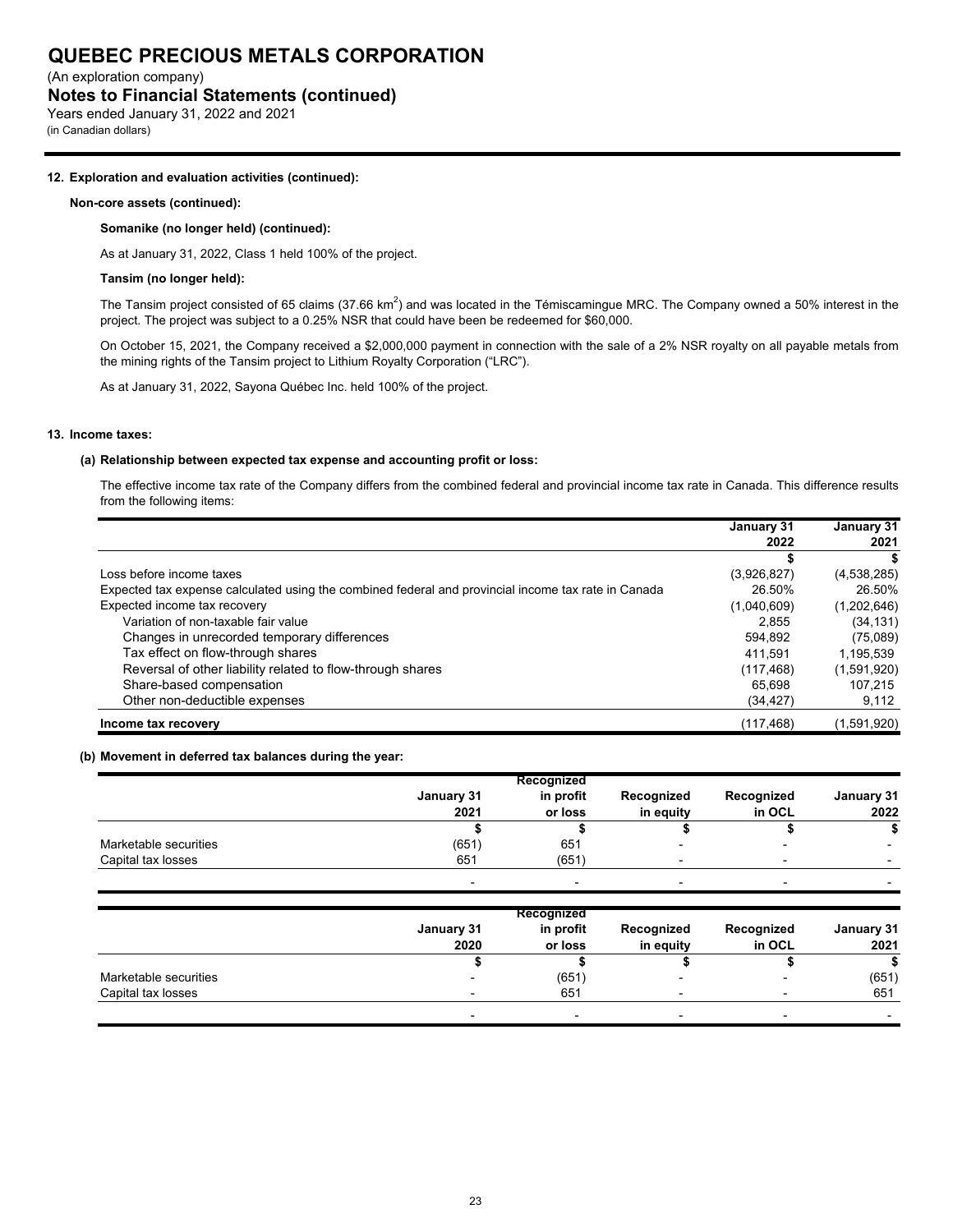## **Notes to Financial Statements (continued)**

Years ended January 31, 2022 and 2021

(in Canadian dollars)

## **13. Income taxes (continued):**

## **(b) Movement in deferred tax balances during the year (continued):**

The Company has the following temporary differences for which no deferred tax asset has been recognized:

|                                         |            | January 31<br>2022 |            | January 31<br>2021 |
|-----------------------------------------|------------|--------------------|------------|--------------------|
|                                         | Federal    | Québec             | Federal    | Québec             |
|                                         |            |                    |            |                    |
| Exploration and evaluation expenditures | 17,288,433 | 17,288,433         | 17.484.517 | 17,582,352         |
| Property, plant and equipment           | 14.163     | 14.163             | 10.742     | 10.742             |
| Marketable securities                   | 58.475     | 58.475             |            |                    |
| Share issuance costs                    | 340.251    | 340.251            | 589.312    | 589,312            |
| Non-capital losses carry forwards       | 17,223,490 | 16,875,326         | 14,503,118 | 14,159,769         |
| Capital tax losses                      | 2,208,423  | 2,208,423          | 2,245,927  | 2,244,606          |
| Intangible and others                   | 56.700     | 52,731             | 56.700     | 52,731             |
|                                         | 37,189,935 | 36,837,802         | 34,890,316 | 34,639,512         |

The Company has tax credits to investment of \$1,626 (\$1,626 in 2020) which are not recognized. These credits can be used to reduce taxes payable to federal and expire in 2034.

## **(c) Non-capital losses:**

As at January 31, 2022, the non-capital losses expire as follows:

|      | Federal    | Québec     |
|------|------------|------------|
|      | \$         | \$         |
| 2026 | 393,267    | 393,267    |
| 2027 | 726,178    | 726,178    |
| 2028 | 2,188,973  | 2,188,973  |
| 2029 | 474,760    | 474,760    |
| 2030 | 241,509    | 241,509    |
| 2031 | 305,421    | 305,421    |
| 2032 | 884,872    | 884,872    |
| 2033 | 680,136    | 684,105    |
| 2034 | 682,338    | 682,338    |
| 2035 | 591,241    | 589,533    |
| 2036 | 1,179,455  | 847,147    |
| 2037 | 719,249    | 718,770    |
| 2038 | 894,646    | 894,647    |
| 2039 | 1,310,919  | 1,305,436  |
| 2040 | 1,415,065  | 1,409,666  |
| 2041 | 1,893,806  | 1,891,864  |
| 2042 | 2,641,655  | 2,636,840  |
|      | 17,223,490 | 16,875,326 |

## **14. Earnings per share:**

The warrants, share purchase options and DSUs were excluded from the diluted weighted average number of common shares calculation since the Company is operating at a loss and that their effect would have been antidilutive. Details of share purchase options, warrants and DSUs issued that could potentially dilute earnings per share in the future are given in Note 11.

Both the basic and diluted loss per share have been calculated using the net loss as the numerator, i.e. no adjustment to the net loss was necessary for the years ended January 31, 2022 and 2021.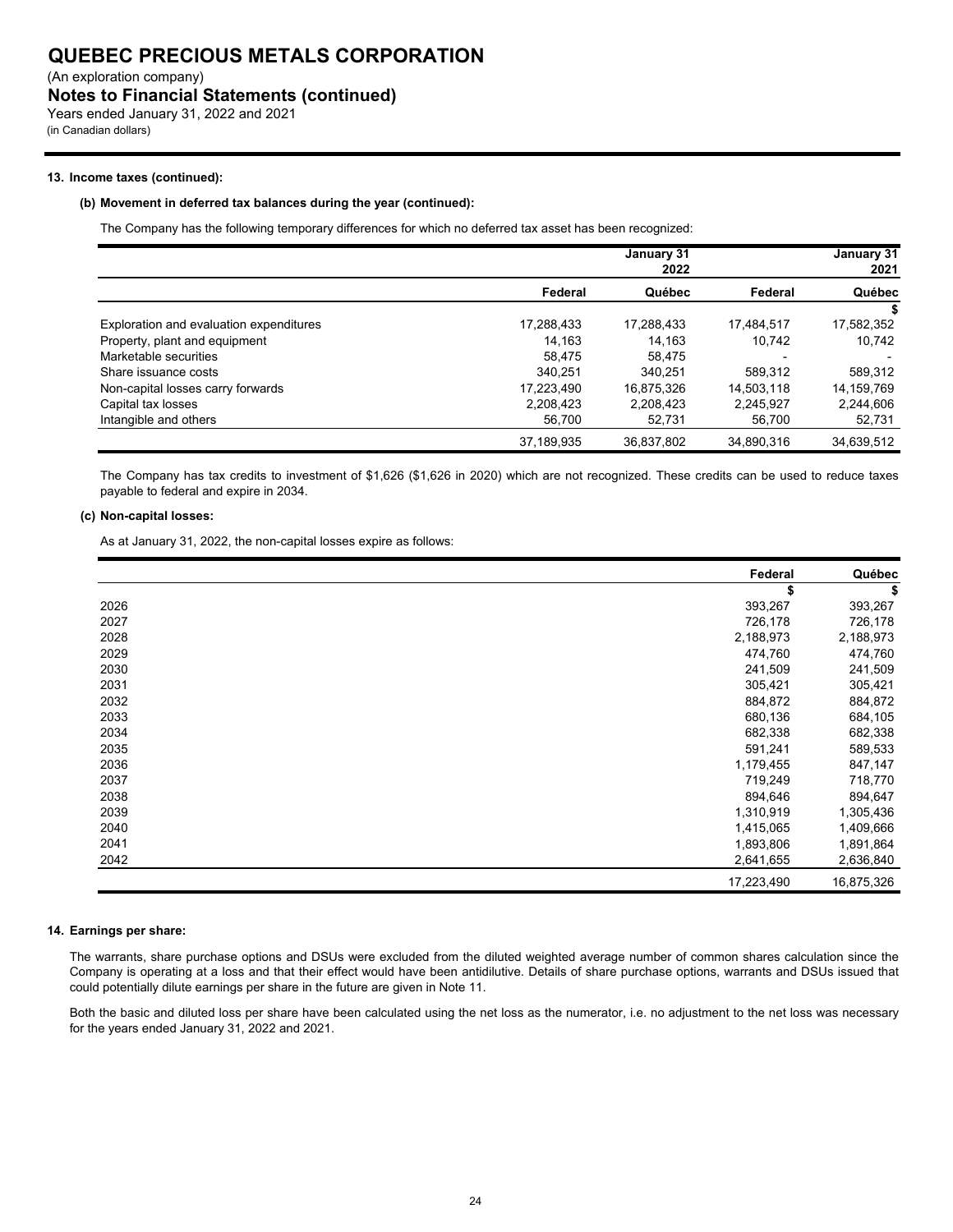## **Notes to Financial Statements (continued)**

Years ended January 31, 2022 and 2021

(in Canadian dollars)

## **15. Supplemental cash flow information:**

The Company entered into the following transactions which had no impact on the cash flows:

|                                                                | January 31 | January 31 |
|----------------------------------------------------------------|------------|------------|
|                                                                | 2022       | 2021       |
|                                                                |            |            |
| Non-cash financing activities:                                 |            |            |
| Brokers and intermediaries' options issued as a finder's fee   | 48.002     |            |
| Non-cash investing activities:                                 |            |            |
| Marketable securities received on optioning of mining projects |            | 373.000    |
|                                                                |            |            |

## **16. Related party transactions:**

Related parties include the Company's joint key management personnel and members of the Board of Directors. Unless otherwise stated, balances are usually settled in cash. Key management includes directors and senior executives. The remuneration of key management personnel and directors includes the following expenses:

|                                | January 31 | January 31 |
|--------------------------------|------------|------------|
|                                | 2022       | 2021       |
|                                |            |            |
| Management and consulting fees | 60,000     | 16,613     |
| Salaries and director's fees   | 866,085    | 774.404    |
| Share-based compensation       | 194.842    | 261,631    |
|                                | 1.120.927  | .052.648   |

In addition to the related party transactions presented elsewhere in these financial statements, the following is a summary of other transactions:

Consul-Teck Exploration Minière Inc., is a company of which the former Vice-President Exploration of the Company (resigned on May 4, 2021) is a shareholder. An amount of \$310,848 was payable to Consul-Teck Exploration Minière Inc. as at January 31, 2022 (\$144,954 as at January 31, 2021). The following table provides a summary of the expenses incurred from Consul-Teck Exploration Minière Inc:

|                                         | January 31               | January 31 |
|-----------------------------------------|--------------------------|------------|
|                                         | 2022                     | 2021       |
|                                         |                          |            |
| Exploration and evaluation expenditures | 607.880                  | 2,026,816  |
| Professional and consultant fees        | $\overline{\phantom{0}}$ | 8,320      |
| General administrative expenses         |                          | 14,312     |
|                                         | 607.880                  | 2.049.448  |

The former Vice-President Exploration of the Company owns 33.33% of the 1.5% NSR on the La Loutre project regarding the agreement signed in 2012. The Company has the option to purchase 0.5% of this NSR for \$500,000.

These transactions, entered into the normal course of operations, are measured at the exchange amount which is the amount of consideration established and agreed to by the related parties.

Unless otherwise stated, none of the transactions incorporated special terms and conditions and no guarantees were given or received. Outstanding balances are usually settled in cash.

## **17. Contingent liabilities:**

The Company's operations are governed by governmental laws and regulations regarding environmental protection. Environmental consequences are difficult to identify, in terms of level, impact or deadline. At the present time and to the best knowledge of its management, the Company is in compliance with the laws and regulations. Any additional payment to liability already recorded that results from restoration costs will be accrued in the financial statements only when they will be reasonably estimated and will be charged to the earnings at that time.

The Company is partly financed by the issuance of flow-through shares. However, there is no guarantee that the funds spent by the Company will qualify as Canadian exploration expenses, even if the Company has committed to take all the necessary measures for this purpose. The disallowance of certain expenses by tax authorities may have negative tax consequences for investors. In the case the Company does not incur the required qualifying Canadian mineral exploration expenses as originally contemplated in its flow-through private placements, the Company has contractually agreed to indemnify the purchasers of such flow-through securities to compensate for adverse tax consequences they might incur.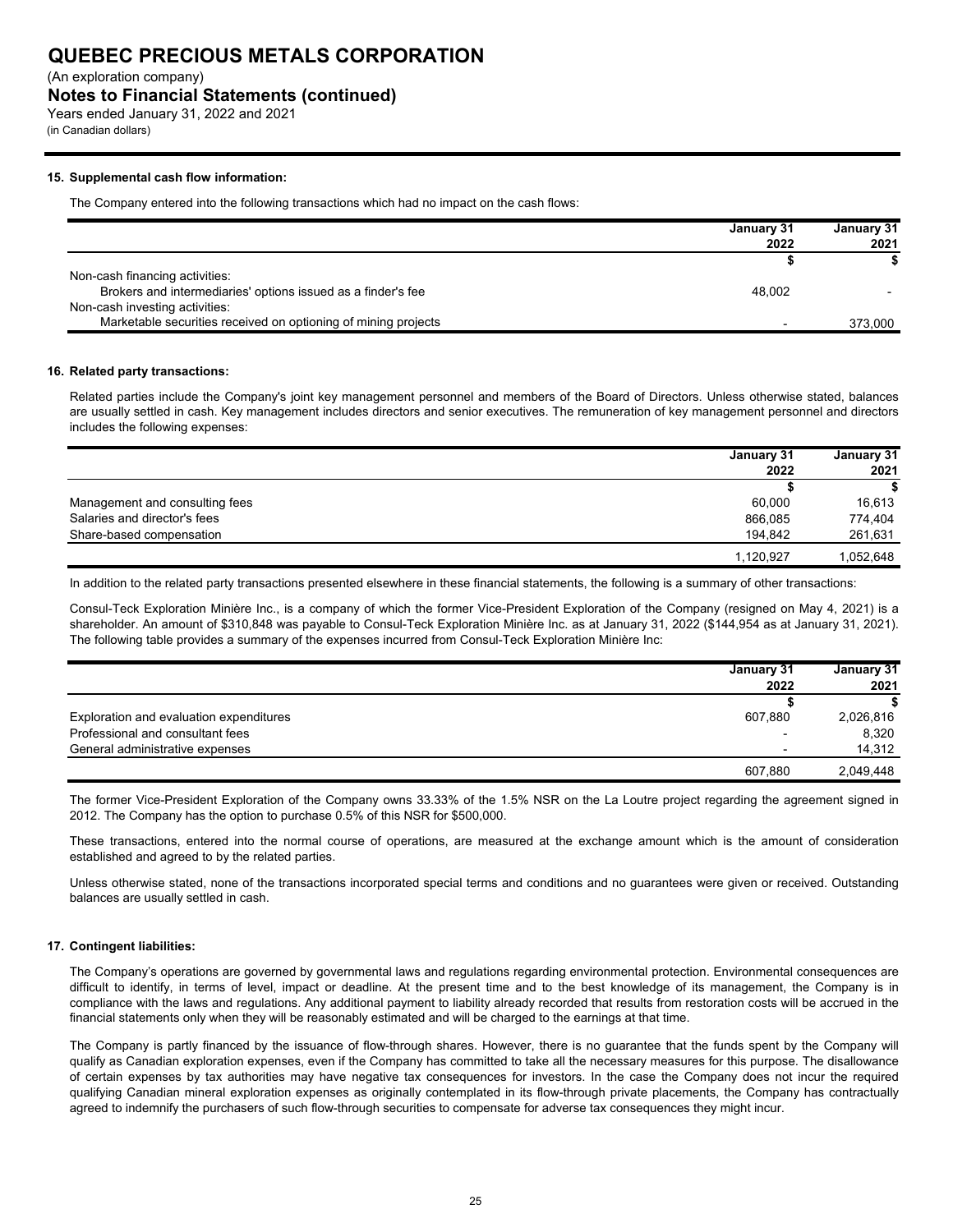## **Notes to Financial Statements (continued)**

Years ended January 31, 2022 and 2021

(in Canadian dollars)

## **18. Financial assets and liabilities:**

The carrying amount and fair value of financial instruments presented in the statements of financial position related to the following classes of assets and liabilities:

|                                              |           | January 31 |           | January 31 |  |
|----------------------------------------------|-----------|------------|-----------|------------|--|
|                                              | 2022      |            |           | 2021       |  |
|                                              | Carrying  | Fair       | Carrying  | Fair       |  |
|                                              | amount    | value      | amount    | value      |  |
|                                              | \$        | \$         | \$        | \$         |  |
| <b>Financial assets</b>                      |           |            |           |            |  |
| Fair value through profit or loss (FVTPL)    |           |            |           |            |  |
| Marketable securities - Equities             | 137,366   | 137,366    | 614,527   | 614,527    |  |
|                                              | 137,366   | 137,366    | 614,527   | 614,527    |  |
| <b>Financial assets</b>                      |           |            |           |            |  |
| Amortized cost                               |           |            |           |            |  |
| Cash and cash equivalents                    | 1,578,789 | 1,578,789  | 1,178,991 | 1,178,991  |  |
| Restricted cash                              |           |            | 1,125,000 | 1,125,000  |  |
| Other receivables                            |           |            | 1,236     | 1,236      |  |
|                                              | 1,578,789 | 1,578,789  | 2,305,227 | 2,305,227  |  |
| <b>Financial liabilities</b>                 |           |            |           |            |  |
| Amortized cost                               |           |            |           |            |  |
| Trade accounts payable and other liabilities | 1,118,121 | 1,118,121  | 368,100   | 368,100    |  |
| Loan                                         | 35,199    | 35,199     |           |            |  |
|                                              | 1,153,320 | 1,153,320  | 368,100   | 368,100    |  |

The fair values of the marketable securities totalize \$137,366 as at January 31, 2022 (\$614,527 as at January 31, 2021) and are determined by using the closing price at January 31, 2022 and January 31, 2021.

The fair value of the loan is \$35,199 as at January 31, 2022 (\$Nil as at January 31, 2021) and is determined by using the estimated market rate that the Company would have obtained for a similar financing.

The fair value of cash and cash equivalents, restricted cash, other receivables and trade accounts payable and other liabilities is comparable to its carrying amount given the short period to maturity, i.e. the time value of money is not significant.

The following hierarchy groups financial assets and liabilities into three levels based on the significance of inputs used in measuring the fair value of the financial assets and liabilities:

- Level 1: quoted prices (unadjusted) in active markets for identical assets or liabilities at the reporting date;
- Level 2: inputs other than quoted prices included within Level 1 that are observable for the asset or liability, either directly (i.e. as prices) or indirectly (that is, derived from prices); and
- Level 3: inputs for the assets or liabilities that are not based on observable market data (unobservable inputs).

The level within which the financial asset or liability is classified is determined based on the lowest level of significant input to the fair value measurement. Marketable securities are classified as Level 1 and loan is classified in Level 2 in the fair value hierarchy.

## **19. Capital management policies and procedures:**

The Company considers the items included in equity as capital components.

|        | January 31<br>2022 | January 31<br>2021 |
|--------|--------------------|--------------------|
|        |                    |                    |
| Equity | 2,356,332          | 2,823,354          |
|        | 2,356,332          | 2,823,354          |

The Company's capital management objective is to have sufficient capital to be able to meet its exploration and mining development plan in order to ensure the growth of its activities. It also has the objective of having sufficient cash to finance its exploration and evaluation expenses, investing activities and working capital requirements. No changes were made in the objectives, policies and processes for managing capital during the reporting periods. The Company has no dividend policy.

The Company is subject to tax requirements related to the use of funds obtained by flow-through share financing. These funds must be incurred for eligible exploration expenses.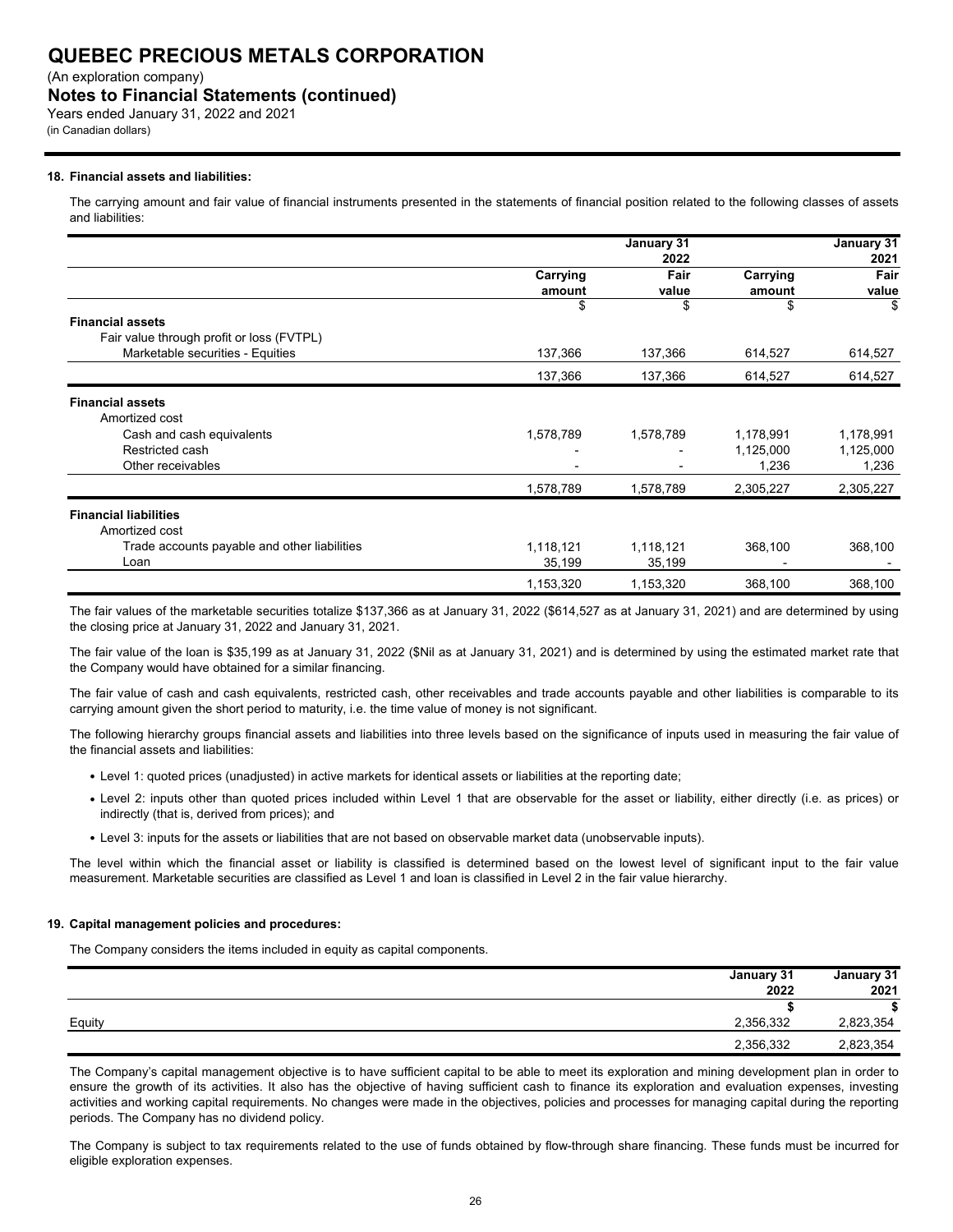(An exploration company)

## **Notes to Financial Statements (continued)**

Years ended January 31, 2022 and 2021

(in Canadian dollars)

## **19. Capital management policies and procedures (continued):**

These tax rules also set deadlines for carrying out the exploration work, which must be performed no later than the earlier of the following dates:

- Two years following the flow-through placements;
- One year after the Company has renounced the tax deductions relating to the exploration work.

However, there is no guarantee that the Company's exploration expenses will qualify as Canadian exploration expenses, even if the Company is committed to taking all the necessary measures in this regard. Refusal of certain expenses by the tax authorities could have a negative tax impact for investors.

## **20. Financial instrument risks:**

The Company is exposed to various risks in relation to financial instruments. The main types of risks the Company is exposed to are credit risk, liquidity risk, price risk and interest risk.

The Company manages risks in close cooperation with the board of directors. The Company focuses on actively securing short-term to medium-term cash flows by minimizing the exposure to financial markets.

#### **(a) Credit risk:**

Credit risk is the risk that another party to a financial instrument will cause a financial loss for the Company by failing to discharge an obligation.

The Company is exposed to credit risk with respect to its cash and cash equivalents, restricted cash and other receivables for an amount of \$1,578,789 as at January 31, 2022 (\$2,305,227 as at January 31, 2021). The credit risk associated with cash is minimal, as cash is placed with major Canadian financial institutions with strong investment-grade ratings by a primary ratings agency.

#### **(b) Liquidity risk:**

Liquidity risk is the risk that the Company will not be able to meet the obligations associated with its financial liabilities. Liquidity risk management serves to maintain a sufficient amount of cash and to ensure that the Company has sufficient financing sources. The Company establishes budgets to ensure it has the necessary funds to fulfill its obligations.

In previous years, the Company financed its acquisitions of mining rights, exploration and evaluation expenditures and working capital needs through private financings consisting of issuance of common shares and flow-through shares, and by optioning some of its mining projects. Management estimates that the cash and cash equivalents as at January 31, 2022 will not be sufficient to meet the Company's needs for cash during the coming year (see Note 1).

Contractual maturities of financial liabilities are as follows:

|                                              |                          |                          |           | January 31<br>2022 |
|----------------------------------------------|--------------------------|--------------------------|-----------|--------------------|
|                                              | Less than                |                          | More than | \$                 |
|                                              | 1 year                   | 1-5 years                | 5 years   | Total              |
|                                              | Ъ                        | ъ                        | \$        | \$                 |
| Trade accounts payable and other liabilities | 1,118,121                | $\overline{\phantom{0}}$ |           | 1,118,121          |
| Loan                                         | $\overline{\phantom{0}}$ | 40,000                   | -         | 40,000             |
|                                              |                          |                          |           | January 31<br>2021 |
|                                              | Less than                |                          | More than | S                  |
|                                              | 1 year                   | 1-5 years                | 5 years   | Total              |
|                                              |                          |                          | \$        | \$                 |
| Trade accounts payable and other liabilities | 368,100                  | $\overline{\phantom{a}}$ |           | 368,100            |

#### **(c) Price risk:**

The Company is exposed to fluctuations in the market prices of its marketable securities in quoted mining exploration companies. The fair value of the marketable securities represents the maximum exposure to price risk. For the marketable securities in quoted mining exploration companies, an average volatility of 147.81% has been observed during the year ended January 31, 2022 (102.67% for the year ended January 31, 2021).

This volatility figure is considered to be a suitable basis for estimating how profit or loss and equity would have been affected by changes in market risk that were reasonably possible at the reporting date. If quoted stock price for these securities had increased as per the volatility, profit and loss would have changed by a markup of \$203,467 as at January 31, 2022 (markup of \$630,935 as at January 31, 2021) or if quoted stock price for these securities had decreased as per the volatility, profit and loss would have changed by a markdown of \$137,366 at January 31, 2022 (\$614,527 as at January 31, 2021).